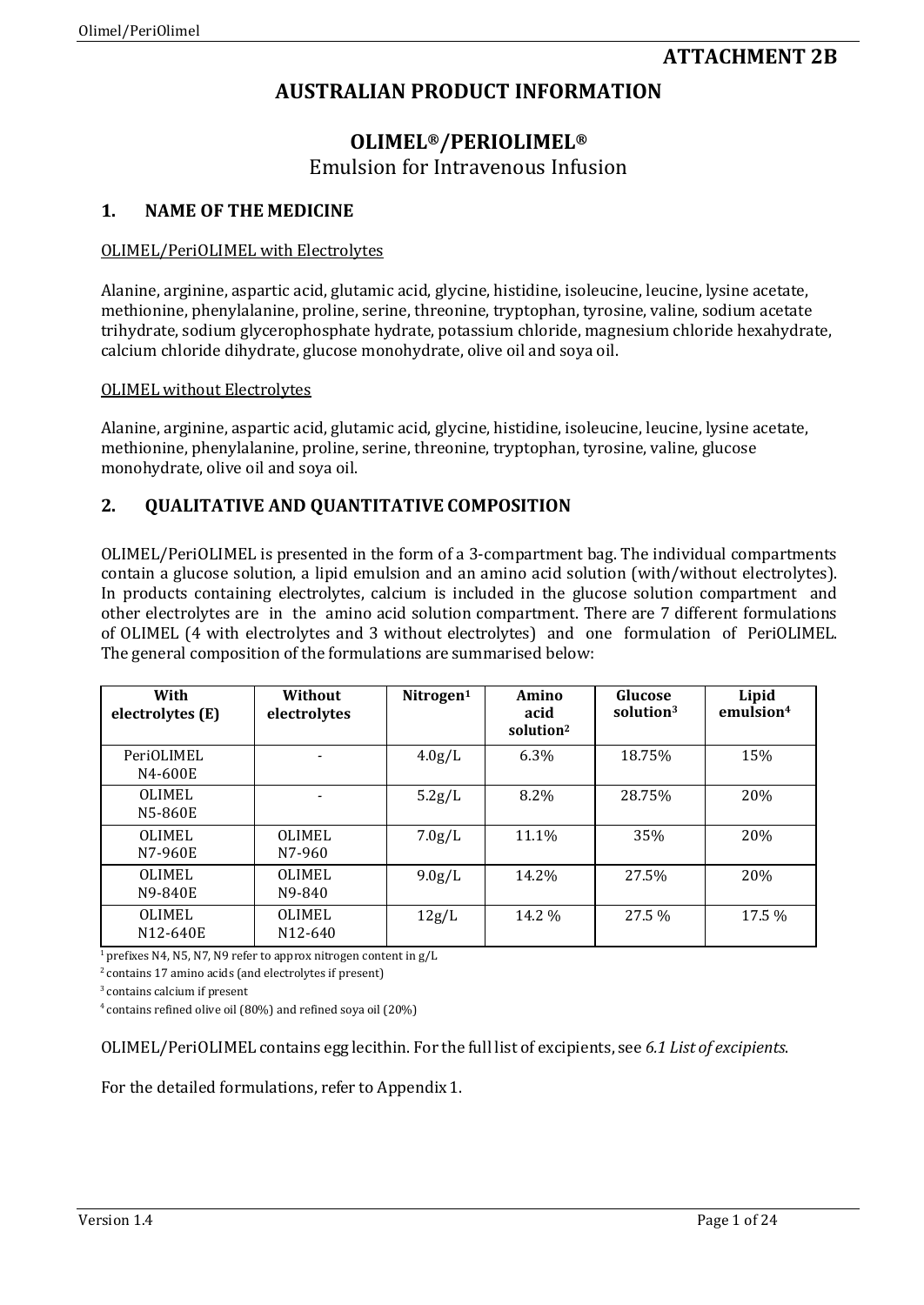# **3. PHARMACEUTICAL FORM**

OLIMEL/PERIOLIMEL is an emulsion for intravenous infusion.

Appearance before reconstitution:

- The amino acid and glucose solutions are clear and colourless or slightly yellow
- The lipid emulsion is a homogeneous liquid with a milky appearance.

After reconstitution/mixing of the contents of the 3 compartments, OLIMEL/PeriOLIMEL is a milklike homogeneous liquid. The composition of the 3- in-1 admixture for each of the bag presentations are provided in Appendix 1.

OLIMEL/PeriOLIMEL is a hypertonic emulsion. The osmolarity, osmolality and energy contents of the formulations are as follows

| OLIMEL/<br><b>PeriOLIMEL</b>                   | <b>N4-600E</b> | <b>N5-860E</b> | <b>N7-960E</b> | N7-960 | <b>N9-840E</b> | N9-840 | N12-640E | $N12 - 640$ |
|------------------------------------------------|----------------|----------------|----------------|--------|----------------|--------|----------|-------------|
| <b>Osmolarity</b><br>approx<br>(mOsm/L)        | 760            | 1120           | 1360           | 1220   | 1310           | 1170   | 1270     | 1130        |
| <b>Energy</b><br>content<br>approx<br>(kcal/L) | 700            | 990            | 1140           | 1140   | 1070           | 1070   | 950      | 950         |
| <b>Osmolality</b><br>(m0sm/kg)<br>water)       | 860            | 1340           | 1680           | 1490   | 1580           | 1410   | 1470     | 1310        |

# **4. CLINICAL PARTICULARS**

## **4.1 THERAPEUTICINDICATIONS**

OLIMEL/PeriOLIMEL is indicated for parenteral nutrition for adults when oral or enteral nutrition is impossible, insufficient or contraindicated.

## **4.2 DOSE AND METHOD OFADMINISTRATION**

Use in one patient on one occasion only. It is recommended that after opening the bag, the contents should be used immediately, and not stored for subsequent infusion.

Due to its low osmolarity (760 mOsmol/L), PeriOLIMEL N4-600E can be administered through a peripheral or central vein. Due to its high osmolarity (1120- 1360 mOsmol/L), OLIMEL N5-860E, N7- 960E, N7-060, N9-840E, N9-840, N12-640 and N12-640E must only be administered through a central vein.

Although there is a natural content of trace elements and vitamins in the product, the levels are insufficient to meet body requirements. Trace elements and vitamins should be added in sufficient quantities to meet individual patient requirements and to prevent deficiencies from developing.

## *Adults*

The dosage depends on the patient's energy expenditure, clinical status, body weight and ability to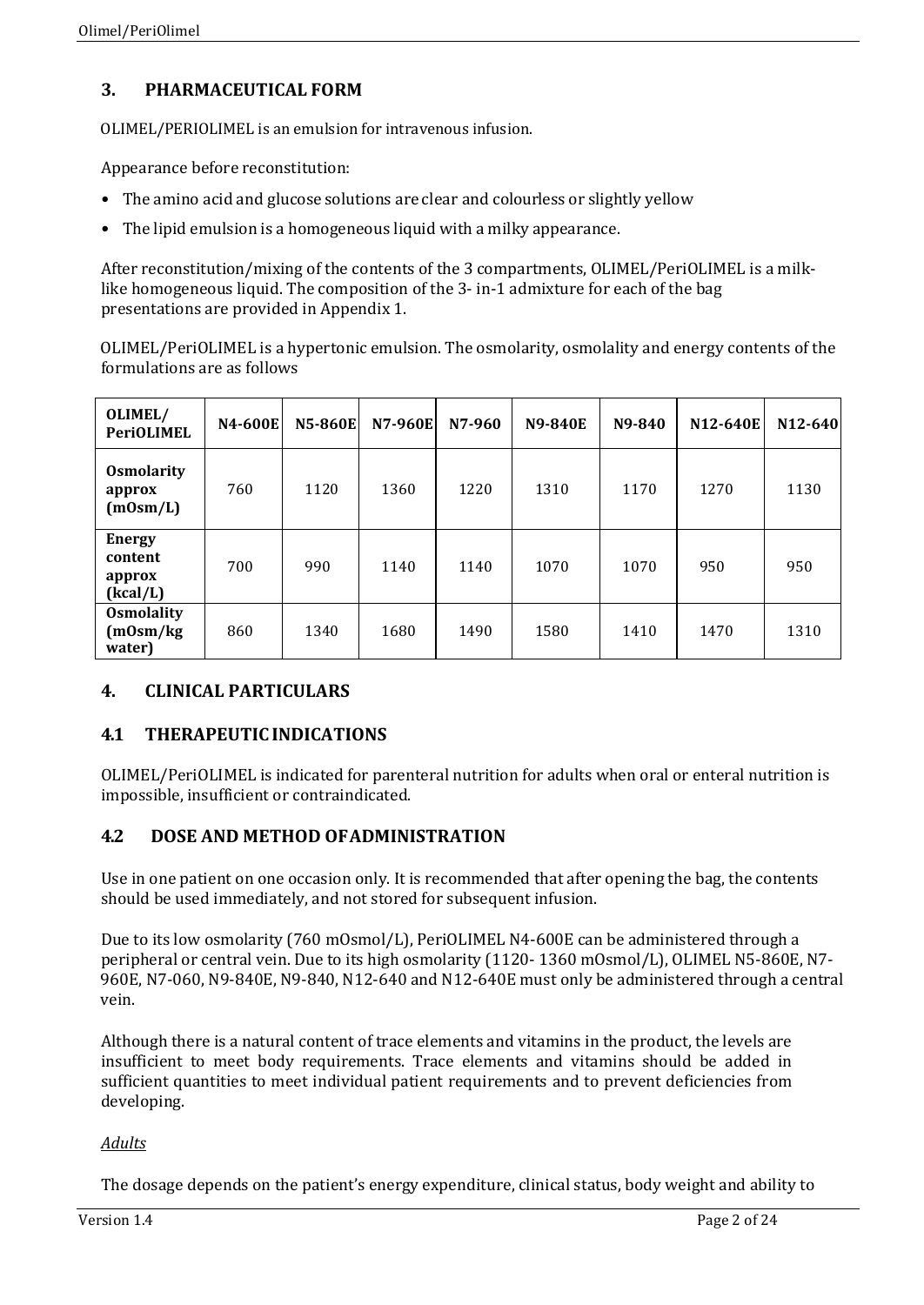metabolise constituents of OLIMEL/PeriOLIMEL, as well as on additional energy or proteins given orally/enterally. Thus, the bag size should be then chosen with regard to the patient's body weight.

The average daily requirements for adults are:

- *Protein:* 0.16 to 0.35 g nitrogen/kg body weight (1 to 2 g of amino acids/kg) depending on the patient's nutritional status and degree of catabolic stress. Special populations may require up to 0.4 g nitrogen/kg body weight (2.5 g of amino acids/kg).
- *Energy:* 20 to 40 kcal/kg.
- *Fluid:* 20 to 40 mL fluid/kg or 1 to 1.5 mL per expended kcal.

## *MAXIMUM DAILY DOSE*

The maximum daily dose varies with the clinical condition of the patient and may even change from day to day.

### PERIOLIMEL N4-600E

For PeriOlimel, the maximum daily dose is defined by fluid intake, 40 mL/kg, corresponding to 1 g/kg amino acids, 3 g/kg glucose, 1.2 g/kg lipids, 0.8 mmol/kg sodium, and 0.6 mmol/kg potassium.

For example, for a 70 kg patient, this would be equivalent to 2,800 mL PERIOLIMEL per day, resulting in an intake of 71 g amino acids, 210 g glucose, and 84 g lipids (i.e., 1,680 non-protein kcal and 1,960 total kcal).

## OLIMEL N5-860E

For OLIMEL N5E, the maximum daily dose is defined by fluid intake, 40 mL/kg, corresponding to 1.3  $g/kg$  amino acids, 4.6 g/kg glucose, 1.6 g/kg lipids, 1.4 mmol/kg sodium, and 1.2 mmol/kg potassium.

For example, for a 70 kg patient, this would be equivalent to 2,800 mL OLIMEL per day, resulting in an intake of 92 g amino acids, 322 g glucose, and 112 g lipids (i.e., 2,408 non-protein kcal and 2,772 total kcal).

### OLIMEL N7-960E

For OLIMEL N7E, the maximum daily dose is defined by total caloric intake, 40 kcal/kg provided in a volume of 35 mL/kg, corresponding to 1.5 g/kg amino acids, 4.9 g/kg glucose, 1.4 g/kg lipids, 1.2 mmol/kg sodium, and 1.1 mmol/kg potassium.

For example, for a 70 kg patient, this would be equivalent to 2,450 mL OLIMEL per day, resulting in an intake of 108 g amino acids, 343 g glucose, and 98 g lipids (i.e., 2,352 non-protein kcal and 2,793 total kcal).

### OLIMEL N9-840E

For OLIMEL N9E, the maximum daily dose is defined by amino acids intake, 35 mL/kg corresponding to 2.0 g/kg amino acids, 3.9 g/kg glucose, 1.4 g/kg lipids, 1.2 mmol/kg sodium, and 1.1 mmol/kg potassium.

For example, for a 70 kg patient, this would be equivalent to 2,450 mL OLIMEL per day, resulting in an intake of 140 g amino acids, 270 g glucose, and 98 g lipids (i.e., 2,058 non-protein kcal and 2,622 total kcal).

### OLIMEL N7-960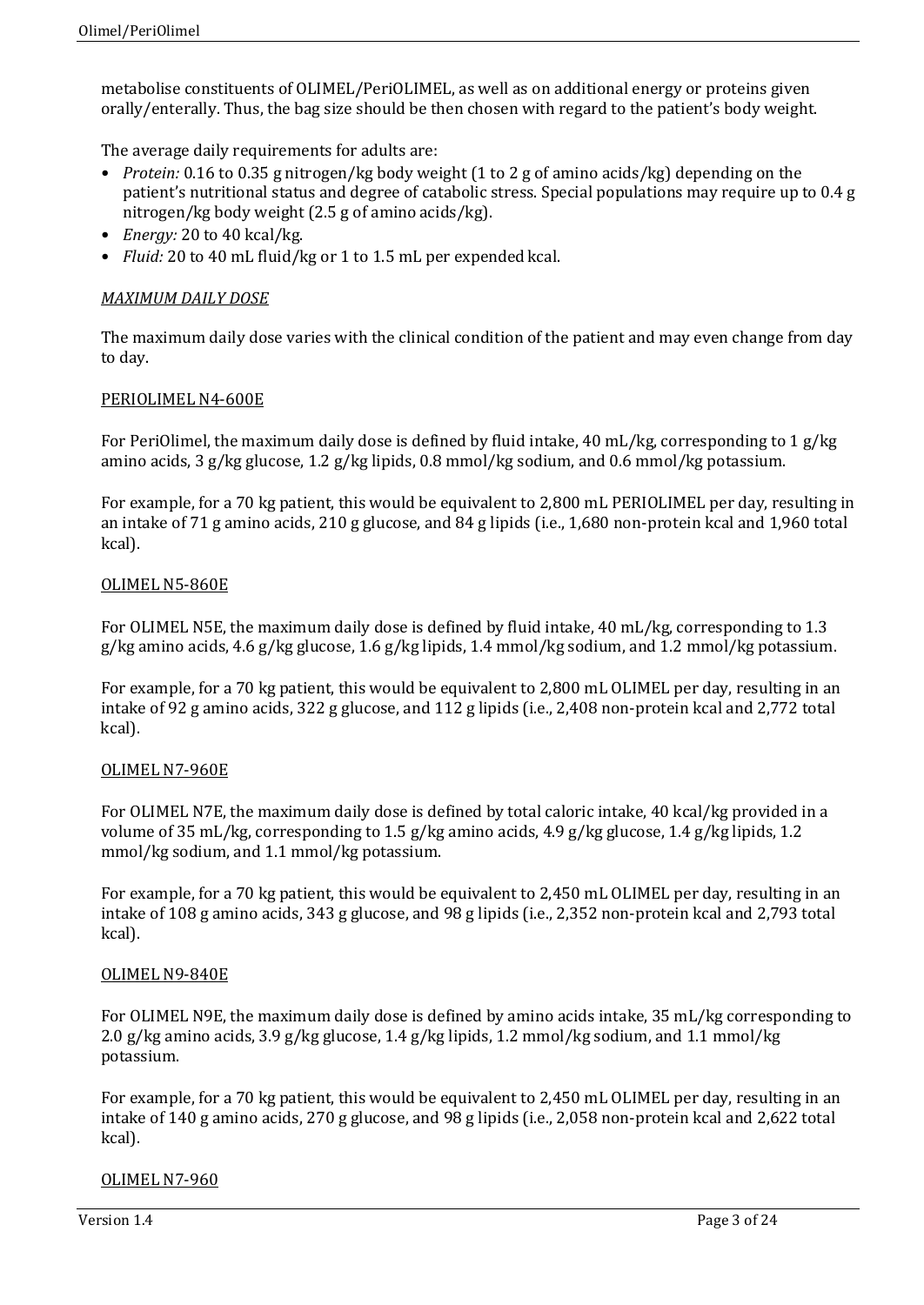For OLIMEL N7, the maximum daily dose is defined by total caloric intake, 40 kcal/kg provided in a volume of 35 mL/kg, corresponding to 1.5 g/kg amino acids, 4.9 g/kg glucose, and 1.4 g/kg lipids.

For example, for a 70 kg patient, this would be equivalent to 2,450 mL OLIMEL per day, resulting in an intake of 108 g amino acids, 343 g glucose, and 98 g lipids (i.e., 2,352 non-protein kcal and 2,793 total kcal).

## OLIMEL N9-840

For OLIMEL N9, the maximum daily dose defined by amino acids intake, 35 mL/kg corresponding to 2.0 g/kgamino acids, 3.9 g/kg glucose, and 1.4 g/kg lipids.

For example, for a 70 kg patient, this would be equivalent to 2,450 mL OLIMEL per day, resulting in an intake of 140 g amino acids, 270 g glucose, and 98 g lipids (i.e., 2,058 non-protein kcal and 2,622 total kcal).

### OLIMEL N12-640E/N12-640

For OLIMEL N12-640E/N12-640, the maximum daily dose defined by amino acids intake, 26 mL/kg corresponding to 2.0 g/kg amino acids, 1.9g/kg glucose, and 0.9 g/kg lipids.

For example, for a 70 kg patient, this would be equivalent to 1,820 mL OLIMEL per day, resulting in an intake of 138 g amino acids, 133 g glucose, and 64 g lipids (i.e., 1,171 non-protein kcal and 1,723 total kcal).

## In Continuous Renal Replacement Therapy (CRRT) and patients with morbid obesity

For OLIMEL N12-640E/N12-640, the maximum daily dose is defined by amino acids intake, 33 mL/kg corresponding to 2.5 g/kg amino acids, 2.4 g/kg glucose, 1.2 g/kg lipids.

For example, for a 70 kg patient, this would be equivalent to 2,310 mL OLIMEL N12-640E/N12-640 per day, resulting in an intake of 175 g amino acids, 169 g glucose, and 81 g lipids (i.e., 1,486 non-protein kcal and 2,187 total kcal).

The maximum daily dose should not be exceeded. Due to the static composition of the multi-chamber bag, the ability to simultaneously meet all nutrient needs of the patient may not be possible. Clinical situations may exist where patients require amounts of nutrients varying from the composition of the static bag. In this situation the impact of any volume (dose) adjustments must be taken into consideration the resultant effect this will have on the dosing of all other nutrient components of OLIMEL.

The flow rate should be increased gradually during the first hour. The administration flow rate must be adjusted taking into account the dose being administered, the daily volume intake and the duration of the infusion.

### PERIOLIMEL N4-600E

For PERIOLIMEL N4E, the maximum infusion rate is 3.2 mL/kg/hour, corresponding to 0.08 g/kg/hour amino acids, 0.24 g/kg/hour glucose, and 0.10 g/kg/hour lipids.

### OLIMEL N5-860E

For OLIMEL N5E, the maximum infusion rate is 2.1 mL/kg/hour, corresponding to 0.07 g/kg/hour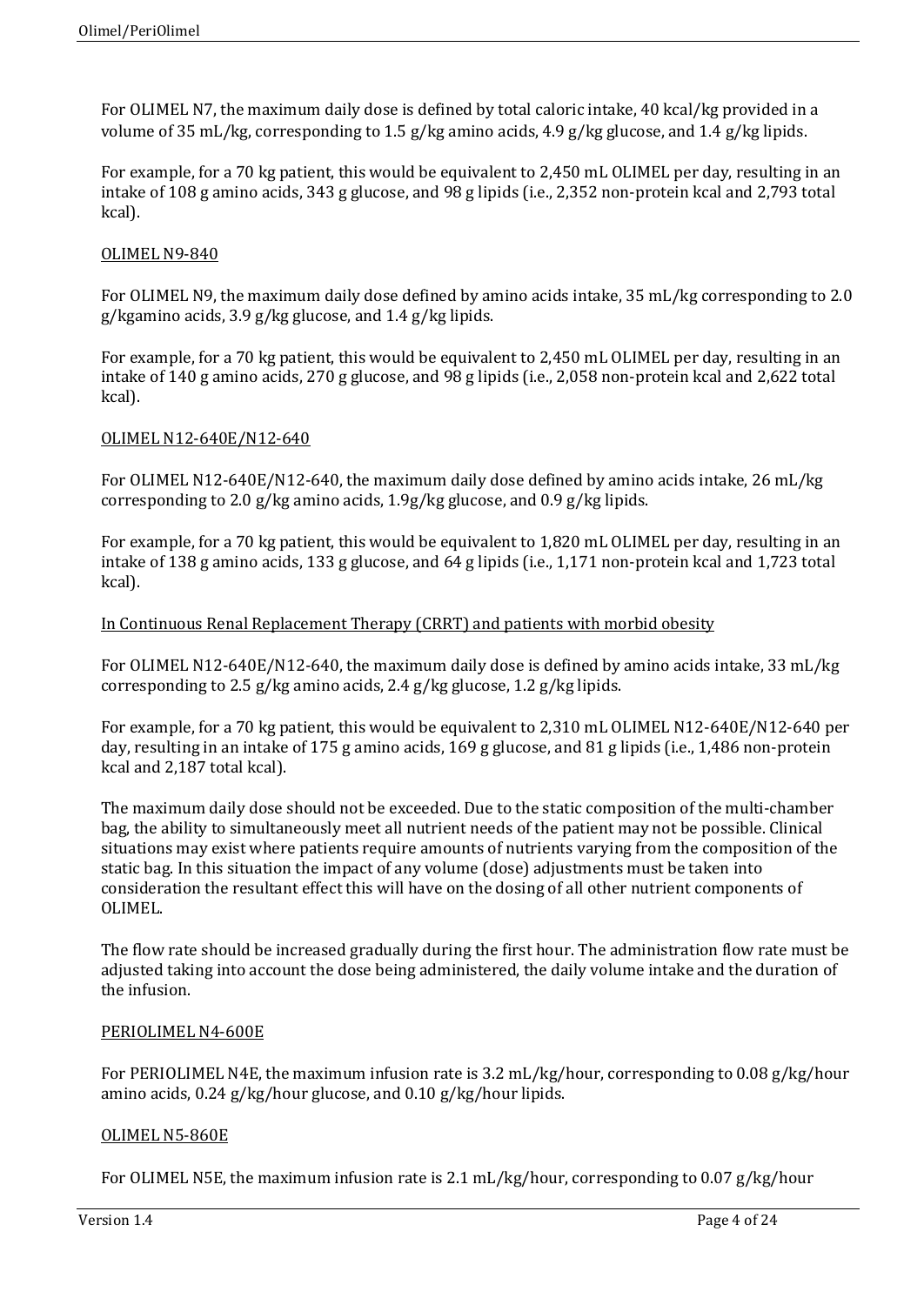amino acids, 0.24 g/kg/hour glucose, and 0.08 g/kg/hour lipids.

## OLIMEL N7-960E/N7-960

For OLIMEL N7E/N7, the maximum infusion rate is 1.7 mL/kg/hour, corresponding to 0.08 g/kg/hour amino acids, 0.24 g/kg/hour glucose, and 0.07 g/kg/hour lipids.

#### OLIMEL N9-840E/N9-840

For OLIMEL N9E/N9, the maximum infusion rate is 1.8 mL/kg/hour, corresponding to 0.10 g/kg/hour amino acids, 0.19 g/kg/hour glucose, and 0.07 g/kg/hour lipids.

### OLIMEL N12-640E/N12-640

For OLIMEL N12-640/N12-640E, the maximum infusion rate is 1.3 mL/kg/hour, corresponding to 0.10 g/kg/hour amino acids, 0.10 g/kg/hour glucose, and 0.05 g/kg/hour lipids.

The recommended duration of infusion for a parenteral nutrition bag is between 12 and 24 hours. Treatment with parenteral nutrition may be continued for as long as is required by the patient's condition.

### *Method of preparation*

Before opening the overpouch, check the colour of the oxygen indicator. Compare it to the reference colour printed next to the OK symbol and depicted in the printed area of the indicator label. Do not use the product if the colour of the oxygen indicator does not correspond to the reference colour printed next to OK symbol.

### *Preparation for administration*

*a) To open*

Remove the protective overpouch.

Discard the oxygen absorber / oxygen indicator sachet.

Confirm the integrity of the bag and of the non-permanent seals.

Use only if the bag is not damaged, if the non-permanent seals are intact (i.e. no mixture of the contents of the three compartments), if the amino acids solution and the glucose solution are clear, colourless or slightly yellow, practically free of visible particles, and if the lipid emulsion is a homogeneous liquid with a milky appearance.

## *b) Mixing the solutions and the emulsion*

Ensure that the product is at room temperature when breaking the non- permanent seals.

Manually roll the bag onto itself, starting at the top of the bag (hanger end). The non-permanent seals will disappear from the side near the inlets. Continue to roll until the seals are open along approximately half of their length.

Mix by inverting the bag at least 3 times.

After reconstitution, the mixture is a homogeneous emulsion with a milky appearance.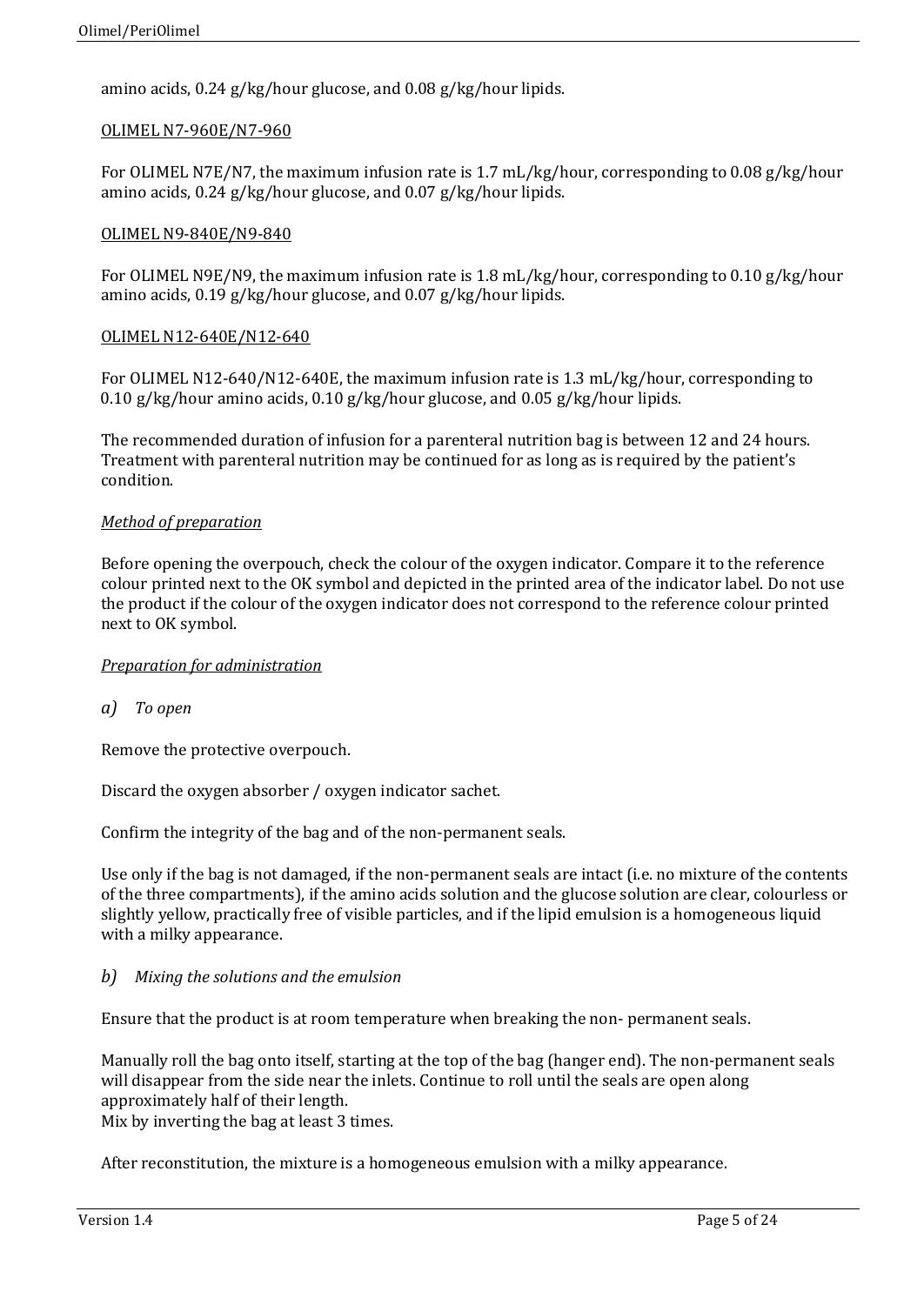## *c) Additions*

The capacity of the bag is sufficient to enable additions such as vitamins, electrolytes and trace elements. Any addition (including vitamins) may be made into the reconstituted mixture (after the nonpermanent seals have been opened and after the contents of the three compartments have been mixed). Vitamins may also be added into the glucose compartment before the mixture is reconstituted (before opening the non-permanent seals and before mixing the 3 compartments).

When making additions to the formulation, the final osmolarity of the mixture should be measured before administration via a peripheral vein.

The maximum total levels of sodium, magnesium, potassium and calcium listed in the table below were demonstrated by stability data and should not be considered dosage recommendations.

Electrolyte supplementation should be dictated by the patients clinical needs and should not exceed nutritional guidelines. When making additions to formulations containing electrolytes, the amount of electrolytes already present in the bag should be taken into account.

Additions must be performed by qualified personnel under aseptic conditions.

OLIMEL/PeriOLIMEL may only be added to medicinal or nutritional solutions for which compatibility has been documented.

| Additions to PeriOLIMEL N4-600E per 1000 mL |                                   |                                        |                            |  |
|---------------------------------------------|-----------------------------------|----------------------------------------|----------------------------|--|
|                                             | <b>Included level</b>             | <b>Maximum further</b><br>addition     | <b>Maximal total level</b> |  |
| Sodium                                      | 21 mmol                           | 129 mmol                               | 150 mmol                   |  |
| Potassium                                   | 16 mmol                           | 134 mmol                               | 150 mmol                   |  |
| Magnesium                                   | 2.2 mmol                          | 3.4 mmol                               | 5.6 mmol                   |  |
| Calcium                                     | 2.0 mmol                          | 3.0 mmol                               | 5.0 mmol                   |  |
| Phosphate                                   | $8.5 \text{ mmol}$ <sup>(*)</sup> | <b>Inorganic Phosphate</b><br>8.0 mmol | 16.5 mmol $(*)$            |  |
|                                             |                                   | Organic Phosphate<br>15.0 mmol         | 23.5 mmol $(*)$            |  |

PeriOLIMEL N4-600E may be supplemented with electrolytes according to the table below:

(\*) including phosphate provided by the lipid emulsion

The OLIMEL formulations containing electrolytes – OLIMEL N5-860E, N7-960E and N9-840E may be supplemented with electrolytes according to the table below:

| Additions to OLIMEL N5-860E, N7-960E and N9-840E per 1000 mL |                       |                                           |                                  |
|--------------------------------------------------------------|-----------------------|-------------------------------------------|----------------------------------|
|                                                              | <b>Included level</b> | <b>Maximal further addition</b>           | <b>Maximal total level</b>       |
| Sodium                                                       | 35 mmol               | $115 \text{ mmol}$                        | 150 mmol                         |
| Potassium                                                    | 30 mmol               | $120 \text{ mmol}$                        | 150 mmol                         |
| Magnesium                                                    | $4.0 \text{ mmol}$    | $1.6 \text{ mmol}$                        | 5.6 mmol                         |
| Calcium                                                      | 3.5 mmol              | $1.5 \text{ mmol}$                        | 5.0 mmol                         |
| Phosphate                                                    | 15 mmol $^{(#)}$      | Inorganic Phosphate<br>$3.0 \text{ mmol}$ | $18 \text{ mmol}$ <sup>(#)</sup> |
|                                                              |                       | Organic Phosphate<br>$10.0$ mmol          | $25 \text{ mmol}$ <sup>(#)</sup> |

(#) including phosphate provided by the lipid emulsion

The OLIMEL formulations without electrolytes – OLIMEL N7-960 and N9-840 may be supplemented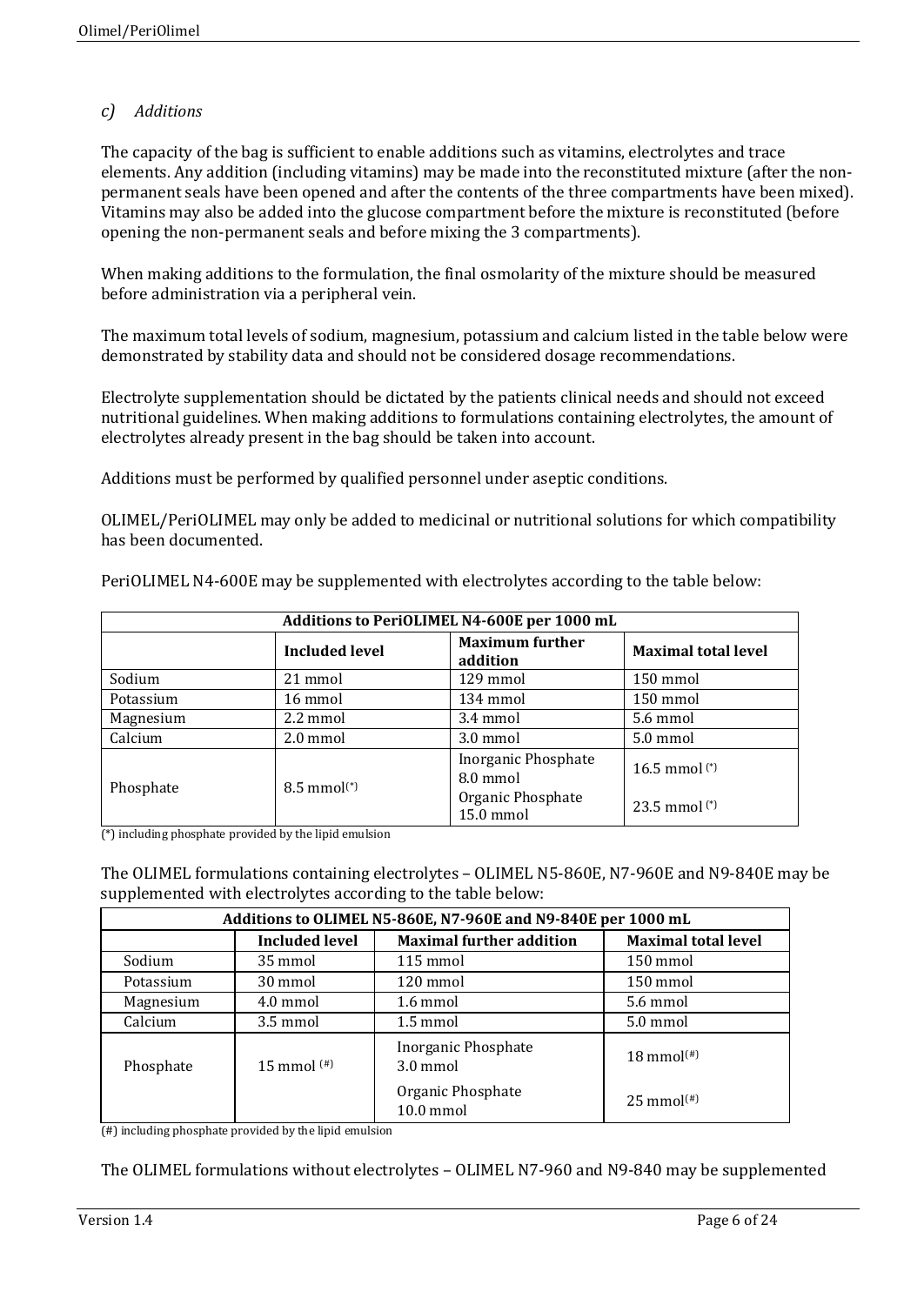| Additions to OLIMEL N7-960 and N9-840 per 1000 mL |                                 |                                 |                            |
|---------------------------------------------------|---------------------------------|---------------------------------|----------------------------|
|                                                   | <b>Included level</b>           | <b>Maximal further addition</b> | <b>Maximal total level</b> |
| Sodium                                            | 0 mmol                          | 150 mmol                        | 150 mmol                   |
| Potassium                                         | 0 mmol                          | 150 mmol                        | 150 mmol                   |
| Magnesium                                         | 0 mmol                          | 5.6 mmol                        | 5.6 mmol                   |
| Calcium                                           | 0 mmol                          | 5.0 mmol                        | 5.0 mmol                   |
| Phosphate                                         | $3 \text{ mmol}$ <sup>(+)</sup> | Inorganic Phosphate<br>8.0 mmol | $11.0 \text{ mmol}^{(+)}$  |
|                                                   |                                 | Organic Phosphate<br>22 mmol    | $25 \text{ mmol}^{(+)}$    |

with electrolytes according to the table below:

(+) Including phosphate provided by the lipid emulsion

The OLIMEL formulations - N12-640 and N12-640E may be supplemented with electrolytes, inorganic/organic phosphate according to the table below:

| Additions to OLIMEL N12-640 and N12-640E per 1000 mL |                                |  |
|------------------------------------------------------|--------------------------------|--|
|                                                      | <b>Maximal Total Level</b>     |  |
| Sodium                                               | 150 mmol                       |  |
| Potassium                                            | 150 mmol                       |  |
| Magnesium                                            | 5.6 mmol                       |  |
| Calcium                                              | $5.0$ (3.5 <sup>a</sup> ) mmol |  |
| Inorganic phosphate                                  | 10.0 mmol                      |  |
| Organic phosphate                                    | $25 \text{ mmol}^{\text{b}}$   |  |

a Value corresponding to the addition from inorganic phosphate

b Including phosphate provided by the lipid emulsion

*Trace elements and vitamins:* Stability has been demonstrated with commercially available preparations of vitamins and trace elements (containing up to 1 mg of iron).

For further compatibility information with the different products and storage conditions of the different admixtures please contact Baxter Healthcare.

To perform an addition:

- Aseptic conditions must be observed.
- Prepare the injection site of the bag.
- Puncture the injection site and inject the additives using an injection needle or a reconstitution device.
- Mix content of the bag and the additives.
- *d) Preparation of the infusion*

Aseptic conditions must be observed.

Suspend the bag. Remove the plastic protector from the administration outlet. Firmly insert the spike of the infusion set into the administration outlet.

## *e) Administration*

Use in one patient on one occasion only.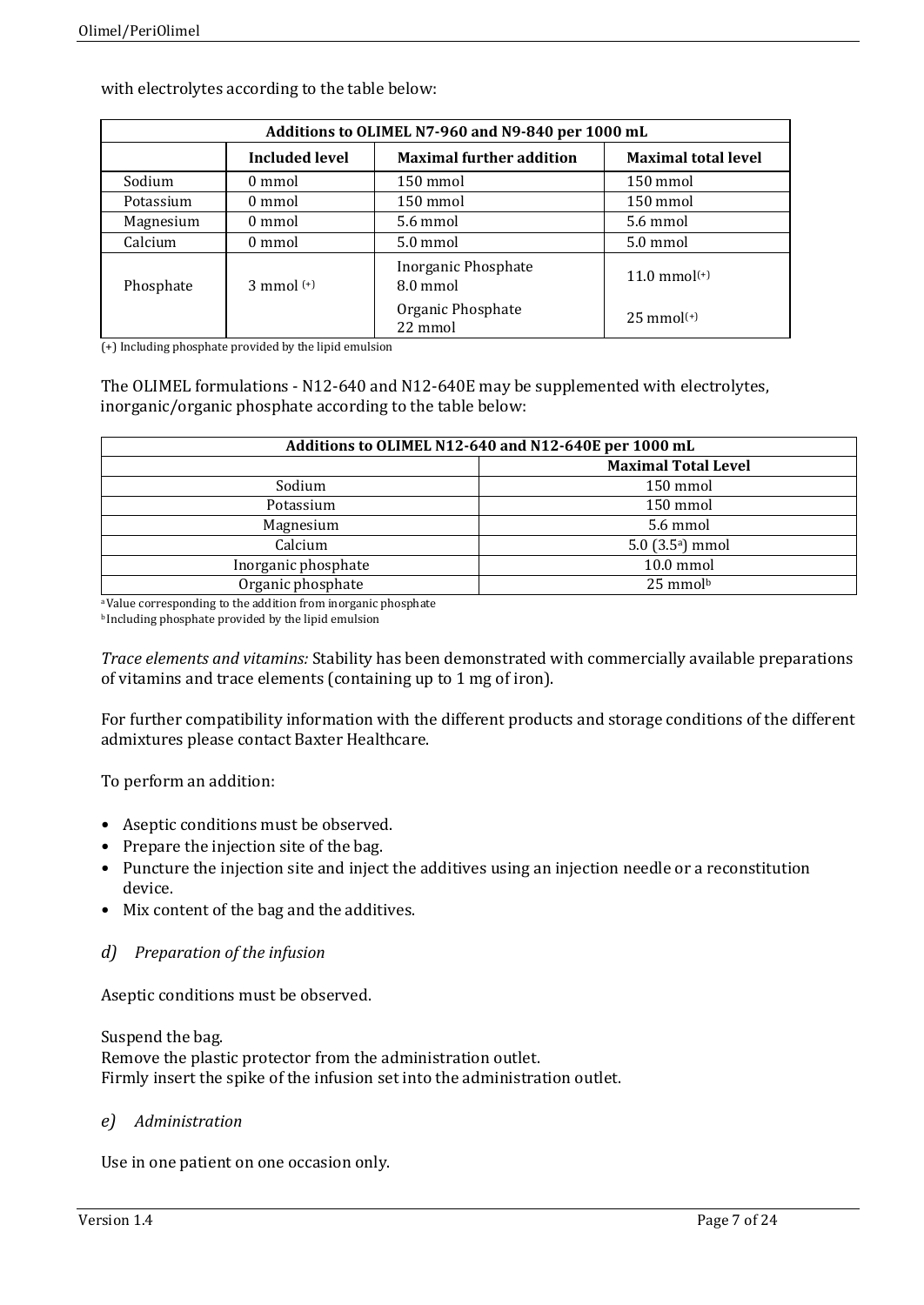Only administer the product after the non-permanent seals between the three compartments have been broken and the contents of the three compartments have been mixed. Ensure that the final emulsion for infusion does not show any evidence of phase separation.

After opening the bag, the content must be used immediately, and should not be stored for a subsequent infusion. Do not reconnect any partially used bag.

Do not connect in series in order to avoid the possibility of air embolism due to gas contained in the first bag.

Any unused product or waste material and all necessary disposable devices must be discarded.

## **4.3 CONTRAINDICATIONS**

Use of OLIMEL/PeriOLIMEL is contraindicated in the following situations:

- in premature neonates, infants and children less than 2 years old
- known hypersensitivity to egg or soya proteins, peanut protein, corn (maize) and corn products, components of the container, or to any of the ingredients including active substances and/or excipients
- congenital abnormalities of amino acid metabolism
- severe hyperlipidaemia or severe disorders of lipid metabolism characterised by hypertriglyceridaemia
- severe hyperglycaemia
- unstable conditions (for example, following severe post-traumatic conditions, acute phase of circulatory shock, acute myocardial infarction, severe sepsis and hyperosmolar coma)
- OLIMEL/PeriOLIMEL formulations with electrolytes must not be administered to patients with pathologically elevated plasma concentrations of sodium, potassium, magnesium, calcium and/or phosphorus.

Use with caution in patients with severe liver insufficiency, including cholestasis or elevated liver enzymes. Liver function parameters should be closely monitored.

## **4.4 SPECIAL WARNINGS AND PRECAUTIONS FOR USE**

### *Allergic reactions*

The infusion must be stopped immediately if any signs or symptoms of an allergic reaction (such as fever, shivering, skin rashes or dyspnoea) develop.

OLIMEL and PeriOLIMEL contain glucose. Solutions containing glucose should be used with caution in patients with known allergy to corn or cornproducts.

### *Pulmonary*

Pulmonary vascular precipitates causing pulmonary vascular emboli and pulmonary distress have been reported in patients receiving parenteral nutrition. In some cases, fatal outcomes have occurred. Excessive addition of calcium and phosphate increases the risk of the formation of calcium phosphate precipitates. Precipitates have been reported even in the absence of phosphate salt in the solution. Suspected precipitate formation in the blood stream have also been reported.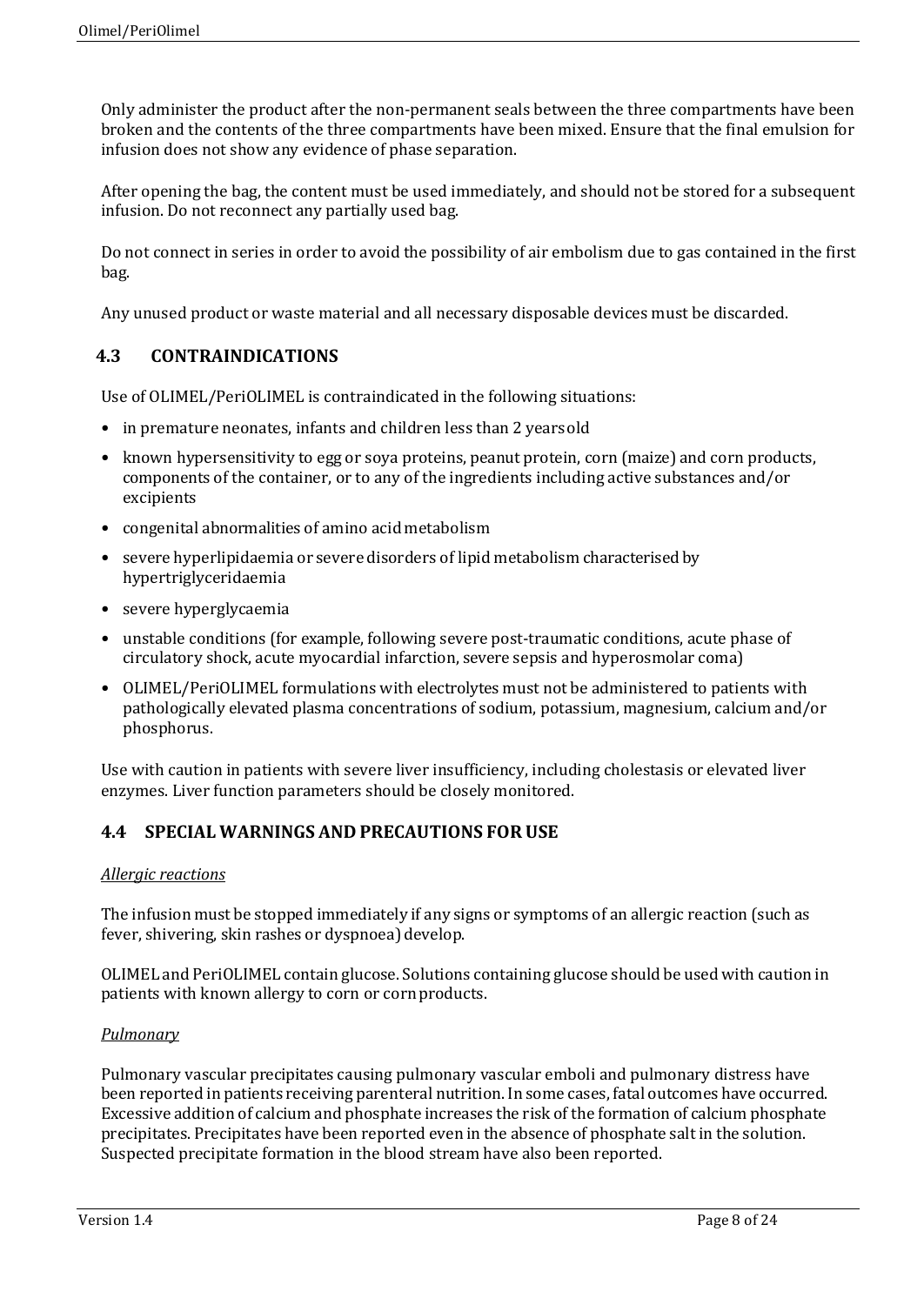In addition to inspection of the solution, the infusion set and catheter should also periodically be checked for precipitates.

If signs of pulmonary distress occur, the infusion should be stopped and medical evaluation initiated.

## *Compatibility*

No additions to the bag should be made without first checking the compatibility, as formation of precipitates or destabilisation of the lipid emulsion could result in vascular occlusion (see *4.5 Interactions with other medicines and other forms of interactions*).

Ceftriaxone must not be administered simultaneously with intravenous calcium- containing solutions, including OLIMEL/PeriOLIMEL, through the same infusion line (e.g., via Y-connector) because of the risk of precipitation of ceftriaxone-calcium salt.

If the same infusion line is used for sequential administration, the line must be thoroughly flushed with a compatible fluid between infusions.

### *Infection and sepsis*

Infection and sepsis may occur as a result of the use of intravenous catheters to administer parenteral formulations, poor maintenance of catheters or contaminated solutions. Immunosuppression by drugs and other factors such as hyperglycaemia, malnutrition and/or their underlying disease state may predispose patients to infectious complications. Careful symptomatic and laboratory monitoring for fever/chills, leukocytosis, technical complications with the access device, and hyperglycaemia can help recognise early infections. The occurrence of septic complications can be decreased with heightened emphasis on aseptic technique in catheter placement, maintenance, as well as aseptic technique in nutritional formula preparation.

### *Fat overload syndrome*

"Fat overload syndrome" has been reported with similar products. This may be caused by inappropriate administration (e.g. overdose and/or infusion rate higher than recommended, see *4.9 Overdose*); however, the signs and symptoms of this syndrome may also occur when the product is administered according to instructions. The reduced or limited ability to metabolise the lipids contained in OLIMEL/PeriOLIMEL accompanied by prolonged plasma clearance may result in a fat overload syndrome. This syndrome is associated with a sudden deterioration in the patient's clinical condition and is characterised by findings such as fever, anaemia, leucopenia, thrombocytopenia, coagulation disorders, hyperlipidaemia, liver fatty infiltration (hepatomegaly), deteriorating liver function, and central nervous system manifestations (e.g. coma). The syndrome is usually reversible when the infusion of the lipid emulsion is stopped.

### *Refeeding syndrome*

Refeeding severely undernourished patients may result in the refeeding syndrome that is characterised by the shift of potassium, phosphorus and magnesium intracellularly as the patient becomes anabolic. Thiamine deficiency and fluid retention may also develop. Careful monitoring and slowly increasing nutrient intakes while avoiding overfeeding can prevent these complications. This syndrome has been reported with similar products.

## *Preparation and administration*

If the final mixture is hypertonic, it may cause irritation of the vein when administered into a peripheral vein.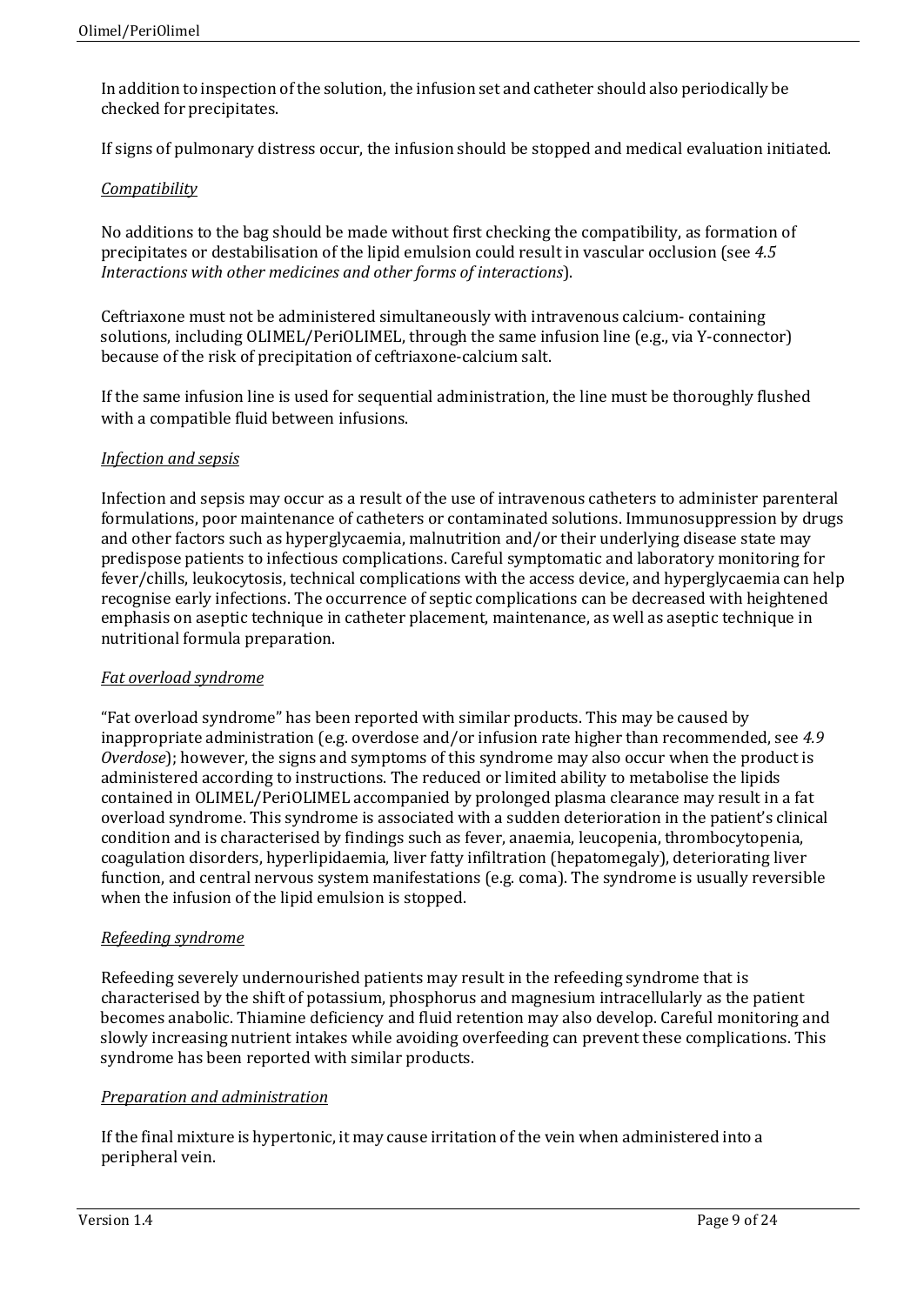While PeriOLIMEL N4-600E may be administered through a peripheral vein, thrombophlebitis may develop. The catheter insertion site must be monitored daily for local signs of thrombophlebitis.

OLIMEL N5-860E, N7-960, N7-960E, N9-840, N9-840E, N12-640 and N12-640E must only be administered through a central vein.

Do not connect bags in series in order to avoid air embolism due to possible residual gas contained in the primary bag.

Do not add other medicinal products or substances to one of the three components of the bag or to the reconstituted emulsion without first confirming their compatibility and the stability of the resulting preparation (in particular, stability of the lipidemulsion).

### *Extravasation*

Extravasation has been reported with the administration of OLIMEL/PeriOLIMEL. Catheter site should be monitored regularly to identify signs ofextravasation.

If extravasation occurs the administration should be stopped immediately, keeping the inserted catheter or cannula in place for immediate management of the patient. If possible, aspiration should be performed through the inserted catheter/ cannula in order to reduce the amount of fluid present in the tissues before removing the catheter/ cannula.

Depending on the extravasated product (including the product(s) being mixed with OLIMEL, if applicable) and the stage/extent of any injury, appropriate specific measures should be taken. Options for management may include non-pharmacologic, pharmacologic and/or surgical intervention. Incase of large extravasation, plastic surgeon advice should be sought within the first 72 hours.

The extravasation site should be monitored at least every 4 hours during the first 24 hours, then once daily.

The infusion should not be restarted in the same central vein.

### *Monitoring*

Monitorwater and electrolyte balance, serum osmolarity, serum triglycerides, acid/base balance, blood glucose, liver and kidney function, and blood count, including platelets and coagulation parameters throughout treatment.

Hypercalciuria may occur in high-protein dose PN, and patients should be monitored for metabolic consequences. In particular, calcium and phosphate levels should be monitored.

In addition, regular clinical and laboratory tests are required particularly in cases of:

- amino acid metabolism disorders (see *4.3 Contraindications*)
- hepatic insufficiency because of the risk of developing or worsening neurological disorders associated with hyperammonaemia
- renal insufficiency, particularly if hyperkalaemia is present; risk of developing or worsening metabolic acidosis and hyperazotaemia if extra-renal waste removal is not being performed
- metabolic acidosis (administration of carbohydrates is not recommended in the presence of lactic acidosis)
- diabetes mellitus: monitoring of glucose concentrations, glucosuria, ketonuria and, where applicable, adjustment of insulin dosages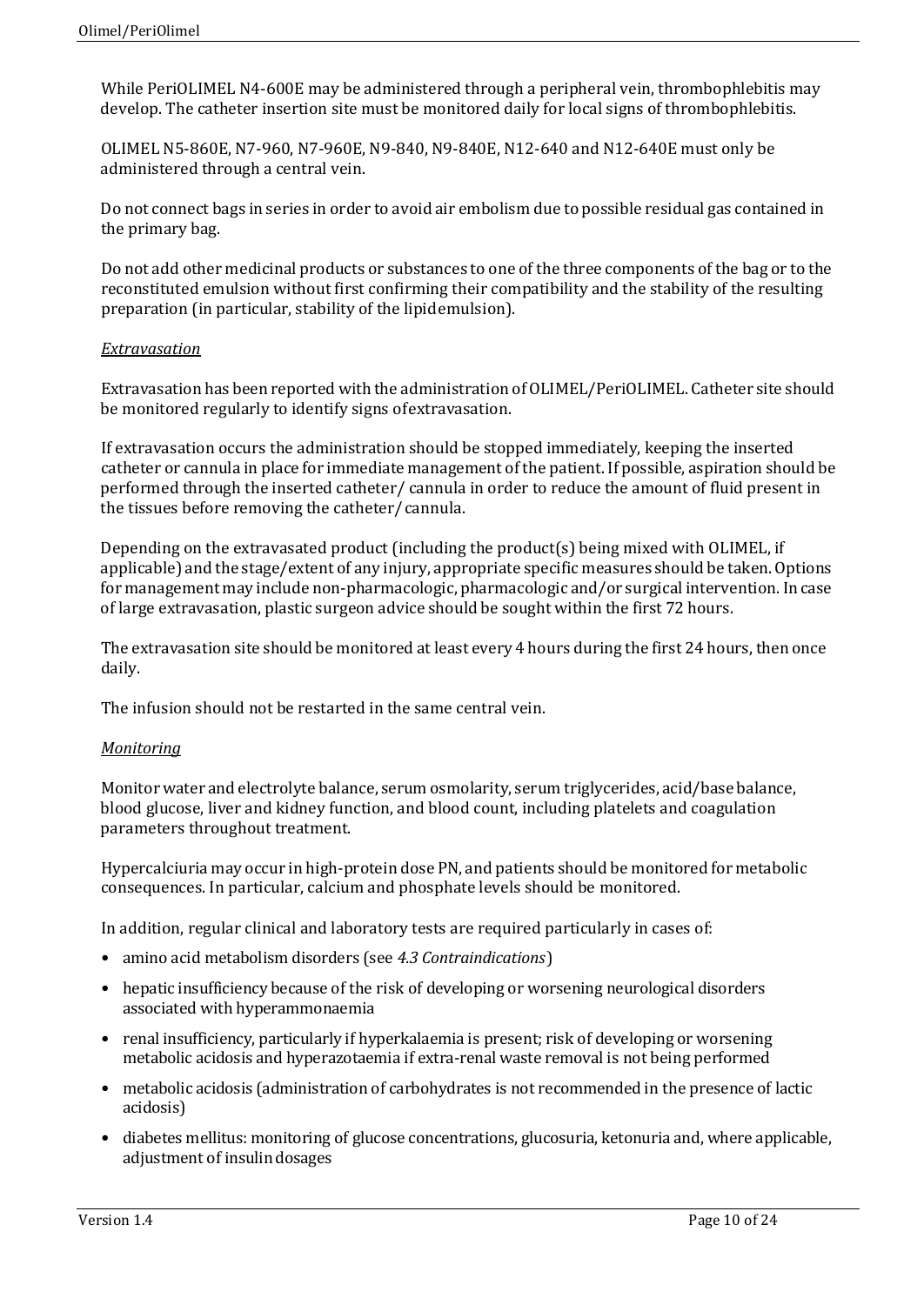- coagulation disorders
- anaemia
- hyperlipidaemia (because of the presence of lipids in the emulsion for infusion).

The blood count and coagulation factors must be monitored more carefully during long-term administration (several weeks).

## *Cardiovascular*

Use with caution in patients with pulmonary oedema or heart failure. Fluid status should be closely monitored.

### *Endocrine and metabolism*

Metabolic complications may occur if the nutrient intake is not adapted to the patient's requirements, or the metabolic capacity of any given dietary component is not accurately assessed. Adverse metabolic effects may arise from administration of inadequate or excessive nutrients or from inappropriate composition of an admixture for a particular patient's needs.

Serum triglyceride concentrations and the ability of the body to metabolise lipids must be checked regularly. If a lipid metabolism abnormality is suspected, monitoring of serum triglycerides is recommended as clinically necessary.

In the event of hyperglycaemia, the infusion rate of OLIMEL/PeriOLIMEL must be adjusted and/or insulin administered.

## *Hepatobiliary disorders*

Hepatobiliary disorders including cholestasis, hepatic steatosis, fibrosis and cirrhosis, possibly leading to hepatic failure, as well as cholecystitis and cholelithiasis are known to develop in some patients on parenteral nutrition. The etiology of these disorders is thought to be multifactorial and may differ between patients. Patients developing abnormal liver function parameters or other signs of hepatobiliary disorders should be assessed early by a clinician knowledgeable in liver diseases in order to identify possible causative and contributory factors, and possible therapeutic and prophylactic interventions.

### *Use in hepatic impairment*

Use with caution in patients with hepatic insufficiency because of the risk of developing or worsening neurological disorders associated with hyperammonaemia. Regular clinical and laboratory tests are required, particularly liver function parameters, blood glucose, electrolytes and triglycerides.

### *Use in renal impairment*

Use with caution in patients with renal insufficiency, particularly if hyperkalaemia is present, because of the risk of developing or worsening metabolic acidosis and hyperazotaemia if extra-renal waste removal is not being performed. Fluid, triglycerides and electrolyte status should be closely monitored in these patients.

Severe water and electrolyte equilibration disorders, severe fluid overload states, and severe metabolic disorders should be corrected before starting theinfusion.

### *Use in the elderly*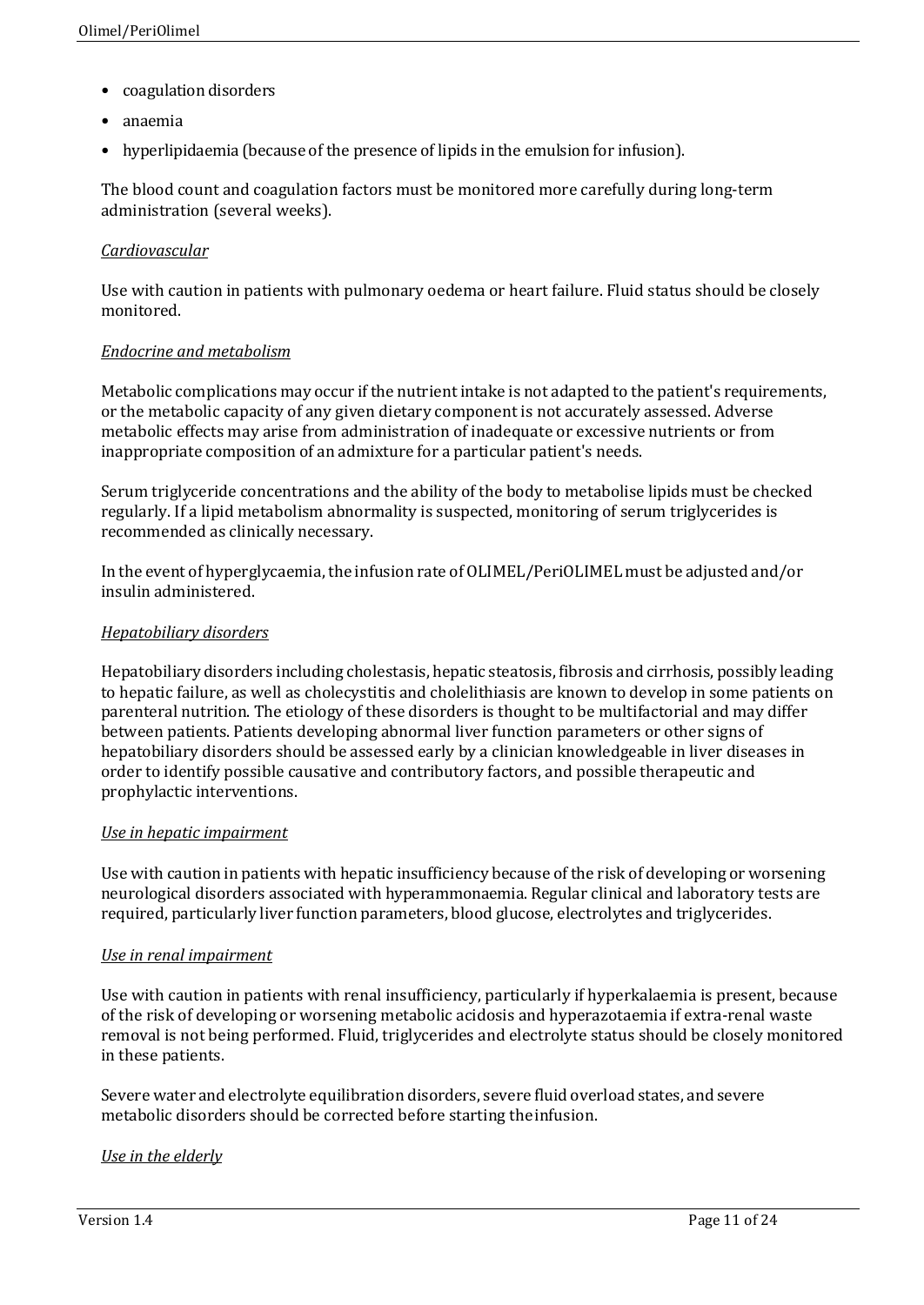In general, dose selection for an elderly patient should be cautious, reflecting the greater frequency of decreased hepatic, renal, or cardiac function, and of concomitant disease or drug therapy. Due to the risk of azotaemia, appropriate monitoring (e.g of urine urea nitrogen and blood urea nitrogen) should be considered in elderly patients.

## *Paediatric use*

This product is contraindicated in premature neonates, infants and children less than 2 years old (see *4.3 Contraindications*).

There have been no studies performed in the paediatric population.

## *Effects on laboratory tests*

The lipids contained in this emulsion may interfere with the results of certain laboratory tests (for example, bilirubin, lactate dehydrogenase, oxygen saturation, blood haemoglobin) if the blood sample is taken before the lipids are eliminated (these are generally eliminated after a period of 5 to 6 hours without receiving lipids).

## **4.5 INTERACTIONS WITH OTHER MEDICINES AND OTHER FORMS OF INTERACTIONS**

No interaction studies have been performed with OLIMEL/PeriOLIMEL.

Do not add other medicinal products or substances to one of the three compartments of the bag or to the reconstituted solution/emulsion without firstly confirming their compatibility and the stability of the resulting preparation (in particular stability of the lipid emulsion or formation of precipitates).

As with any parenteral nutrition admixture, calcium and phosphate ratios must be considered. Excess addition of calcium and phosphate, especially in the form of mineral salts, may result in the formation of calcium phosphate precipitates.

OLIMEL/PeriOLIMEL must not be administered simultaneously with blood through the same infusion tubing because of the risk of pseudoagglutination.

Due to the risk of precipitation, OLIMEL/PeriOLIMEL should not be administered through the same infusion line or admixed together with ampicillin or fosphenytoin.

OLIMEL/PeriOLIMEL contains calcium ions which pose additional risk of coagulation precipitated in citrate anticoagulated/preserved blood or components. This only applies to products containing electrolytes.

Soya oil has a natural content of vitamin K1 that may counteract the anticoagulant activity of coumarin derivatives, including warfarin.

Due to the potassium content of OLIMEL/PeriOLIMEL (with electrolyte formulations), special care should be taken in patients simultaneously treated with potassium sparing diuretics with ACE inhibitors, angiotensin II receptor antagonists, or the immunosuppressants tacrolimus and cyclosporin in view of the risk ofhyperkalaemia.

## **4.6 FERTILITY, PREGNANCY AND LACTATION**

## *Effect on fertility*

No studies have been conducted to assess the effects of OLIMEL/PeriOLIMEL on fertility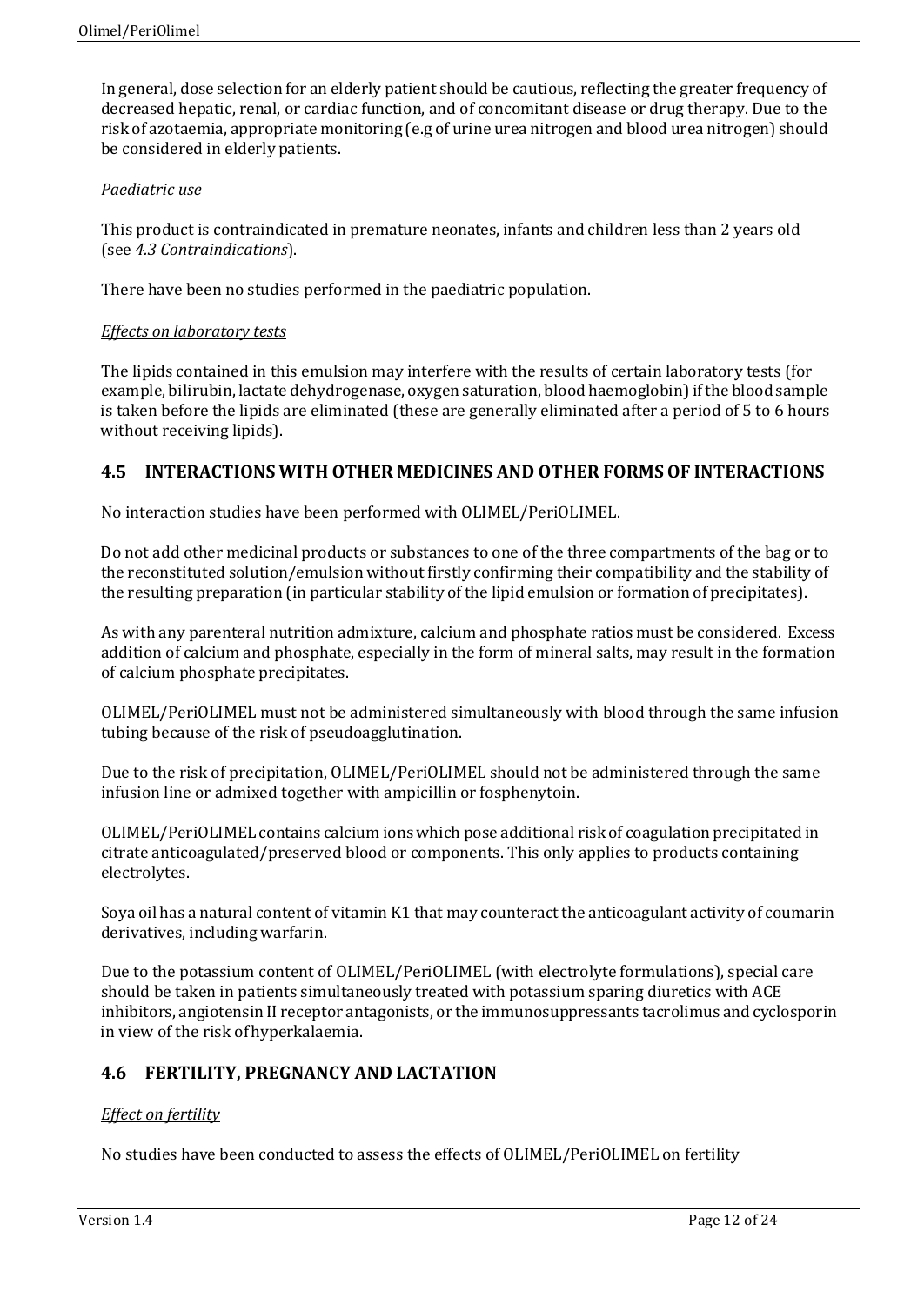## *Use in pregnancy (Category – exempt)*

There are no adequate data on the use of OLIMEL/PeriOLIMEL in pregnant women. Physicians should carefully consider the potential risks and benefits for each specific patient before prescribing OLIMEL/PeriOLIMEL.

## *Use in lactation*

There are no adequate data on the use of OLIMEL/PeriOLIMEL in lactating women. Following intravenous infusion, most of the active ingredients contained inOLIMEL/PeriOLIMEL are expected to be excreted in human milk and the safety of the breastfeeding infant has not been established. Physicians should carefully consider the potential risks and benefits for each specific patient before prescribing OLIMEL/PeriOLIMEL.

## **4.7 EFFECTS ON ABILITY TO DRIVE AND USEMACHINES**

The effects of this medicine on a person's ability to drive and use machines were not assessed as part of its registration.

## **4.8 ADVERSE EFFECTS (UNDESIRABLE EFFECTS)**

The safety and clinical efficacy of OLIMEL N9-840 was assessed in one double- blind randomised study with an active control over five days. Twenty-eight patients with different medical conditions (postsurgery fasting, severe malnutrition, enteral intake insufficient or forbidden) were included in the OLIMEL group and received the drug at up to 40 mL/kg/day.

| <b>Clinical Trial Adverse Reactions</b> |                                             |  |  |
|-----------------------------------------|---------------------------------------------|--|--|
| System Organ Class (SOC)                | <b>Preferred MedDRA Term</b>                |  |  |
| Cardiac disorders                       | Tachycardia                                 |  |  |
| Gastrointestinal disorders              | Abdominal pain<br>Diarrhoea Nausea          |  |  |
| Metabolism and nutritional disorders    | Decreased appetite<br>Hypertriglyceridaemia |  |  |
| Vascular disorders                      | Hypertension                                |  |  |

## *Post-marketing experience*

The following adverse reactions have been reported in the Post-marketing experience, listed by MedDRA System Organ Class (SOC), then by Preferred Term in order of severity.

- GASTROINTESTINAL DISORDERS: Vomiting
- SKIN AND SUBCUTANEOUS SKIN DISORDERS: Rash
- GENERAL DISORDERS AND ADMINISTRATION SITE CONDITIONS:

Injection site extravasation, Pyrexia, Chills.

The following adverse reactions have been reported with other similar products:

- Fat overload syndrome,
- Cholestasis, elevated liver enzymes and Azotaemia,
- Pulmonary vascular precipitates (pulmonary vascular emboli and pulmonarydistress).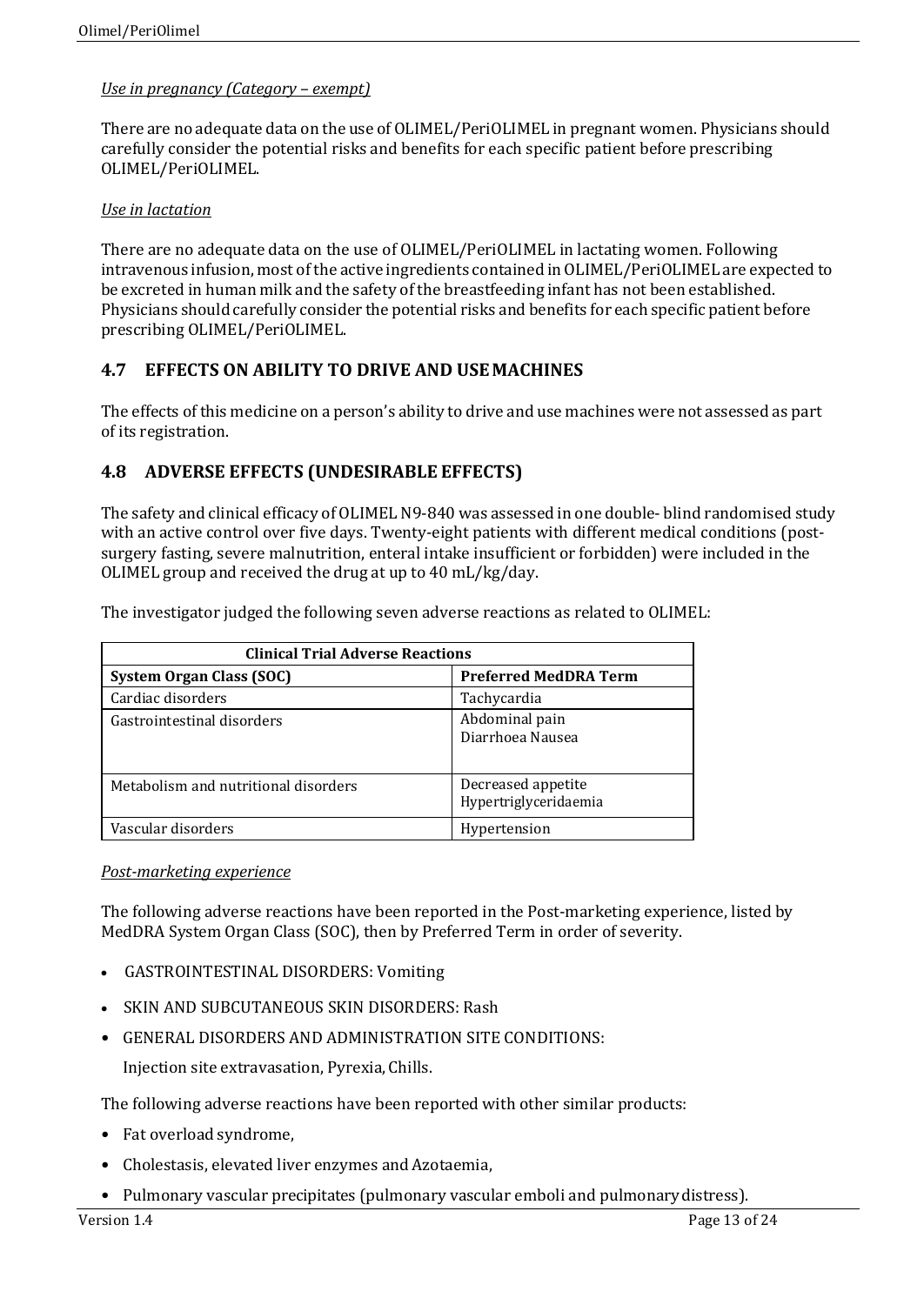## *Reporting suspected adverse effects*

Reporting suspected adverse reactions after registration of the medicinal productis important. It allows continued monitoring of the benefit-risk balance of the medicinal product. Healthcare professionals are asked to report any suspected adverse reactions at https://www.tga.gov.au/reporting-problems.

## **4.9 OVERDOSE**

In the event of inappropriate administration (overdose and/or infusion rate higher than recommended), nausea, vomiting, chills, headache, hot flush, hyperhidrosis and electrolyte disturbances and signs of hypervolaemia or acidosis may occur and result in severe or fatal consequences. In such situations the infusion must be stopped immediately. If medically appropriate, further intervention may be indicated.

Hyperglycaemia, glucosuria, and hyperosmolar syndrome may develop if glucose infusion rate exceeds clearance.

In some serious cases, haemodialysis, haemofiltration, or haemodiafiltration may be necessary.

The reduced or limited ability to metabolise lipids may result in fat overload syndrome, the results of which are usually reversible after infusion of the lipid emulsion is stopped.

For information on the management of overdose, contact the Poison Information Centre on 131126 (Australia) or 0800 764 766 (New Zealand).

## **5 PHARMACOLOGICAL PROPERTIES**

## **5.1 PHARMACODYNAMIC PROPERTIES**

### *MECHANISM OF ACTION*

### *Pharmacological actions*

This is a 3-in-1 admixture enabling the nitrogen/energy balance to be maintained from the nitrogen source (L series amino acids) and energy in the form of glucose and essential fatty acids. Nitrogen and energy are required for normal functioning of all cells in the body, and are important for protein synthesis, growth, wound healing, immune function, muscle function, any other cellular activities.

The amino acids solution contains 17 amino acids (including 8 essential amino acids), which are required for protein synthesis. Amino acids also represent an energy source, their oxidation resulting in excretion of nitrogen in the form of urea. The amino acids profile is as follows:

- Essential amino acids/total amino acids:44.8%
- Branched-chain amino acids/total amino acids: 18.3%

The formulations without electrolytes allow individual electrolyte intake to be adapted to meet specific requirements.

The lipid emulsion included in OLIMEL/PeriOLIMEL, is an association of refined olive oil and refined soya oil (ratio 80/20), with the following approximate distribution of fatty acids: 15% saturated fatty acids (SFA) 65% monounsaturated fatty acids (MUFA) 20% polyunsaturated essential fatty acids (PUFA)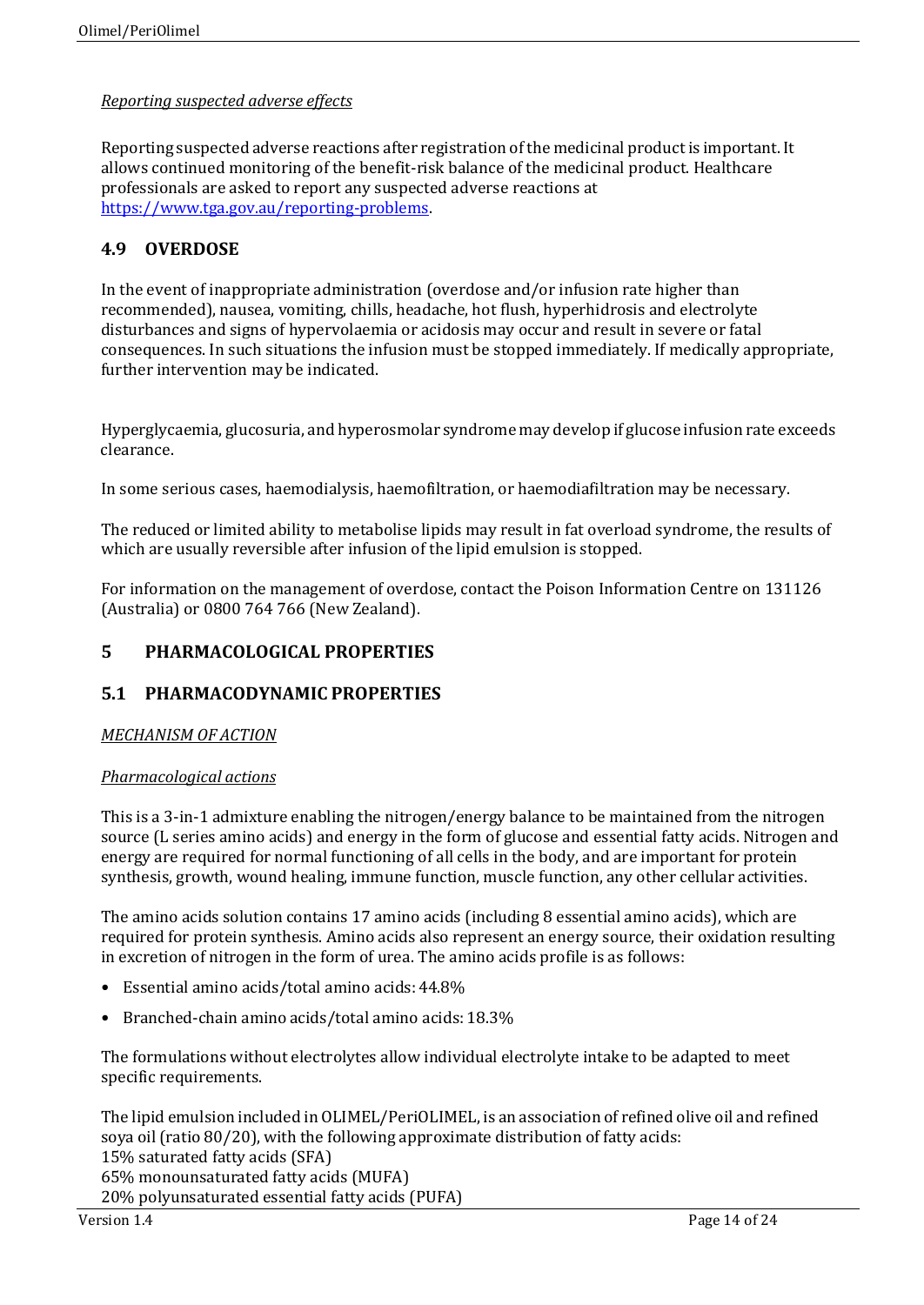The phospholipid/triglyceride ratio is 0.06. The moderate essential fatty acid (EFA) content improves the status of their upper derivatives while correcting EFA deficiency.

Olive oil contains significant amounts of alpha-tocopherol, when combined with a moderate PUFA intake, contributes to improve vitamin E status and reduce lipid peroxidation.

The carbohydrate source is glucose. Glucose is the primary source of energy in the body.

## *CLINICAL TRIAL*

Study ICS1063B/P01/03/Mu.F was a prospective randomised double-blind multicenter study performed in fifty six hospitalised patients (age range 18-85 years) to evaluate safety and nutritional efficacy of OLIMEL N9-840 compared to OliClinomel N8-800 (not registered in Australia but contains the same ingredients as the OliClinomel products registered in Australia). The study was conducted in a variety of patients (primarily post-surgery and trauma) who required balanced parenteral nutrition representing at least 50% of the daily nonprotein energy requirements for 5 days. The primary nutritional efficacy endpoint was transthyretin (pre-albumin) levels. Safety was evaluated using adverse events, vital signs, and biochemical markers for renal (urea, creatinine), hepatic (AST, ALT, alkaline phosphatase, GGT, bilirubin), hematologic (RBC count, hemoglobin, hematocrit, platelets, WBCs, lymphocytes, neutrophils, monocytes, eosinophils, basophils), organ functions as well as glucose and lipid parameters (triglycerides, cholesterol).

Efficacy analysis on the per protocol(PP) and intent-to-treat(ITT) populations showed no difference between the OLIMEL and OliClinomel groups on the primary endpoint (transthyretin), which improved from baseline to Day 5/end oftreatment.

| <b>Treatment Group</b>                  | Mean $\pm$ SD Transthyretin Levels (g/L) |                   |  |
|-----------------------------------------|------------------------------------------|-------------------|--|
| <b>Study Population</b>                 | <b>Baseline</b>                          | Day 5/EOT         |  |
| <b>OLIMEL N9-840</b>                    |                                          |                   |  |
| Intent-to-Treat Population ( $n = 24$ ) | $0.144 \pm 0.075$                        | $0.206 \pm 0.142$ |  |
| Per Protocol Population ( $n = 24$ )    | $0.144 \pm 0.075$                        | $0.206 \pm 0.142$ |  |
| <b>OliClinomel N8-800</b>               |                                          |                   |  |
| Intent-to-Treat Population ( $n = 26$ ) | $0.146 \pm 0.083$                        | $0.181 \pm 0.082$ |  |
| Per Protocol Population ( $n = 23$ )    | $0.139 \pm 0.078$                        | $0.172 \pm 0.080$ |  |

**Changes in Mean Prealbumin (Transthyretin) Levels – Study ICS1063B/P01/03/Mu.F**

EOT: End of treatment. SD: Standard deviation.

The safety of the two formulations was comparable. There was no difference between the treatment groups for any clinical laboratory or vital sign parameters evaluated during the study.

# **5.2 PHARMACOKINETIC PROPERTIES**

The ingredients of the emulsion for infusion (amino acids, glucose and lipids) are distributed, metabolised and eliminated in the same way as if they had been administered individually.

The pharmacokinetic properties of the amino acids administered intravenously are principally the same as those of amino acids supplied by oral feeding. Amino acids from food proteins, however, first pass through the portal vein before reaching the systemic circulation.

The elimination rate of lipid emulsions depends on particle size. Small lipid particles appear to delay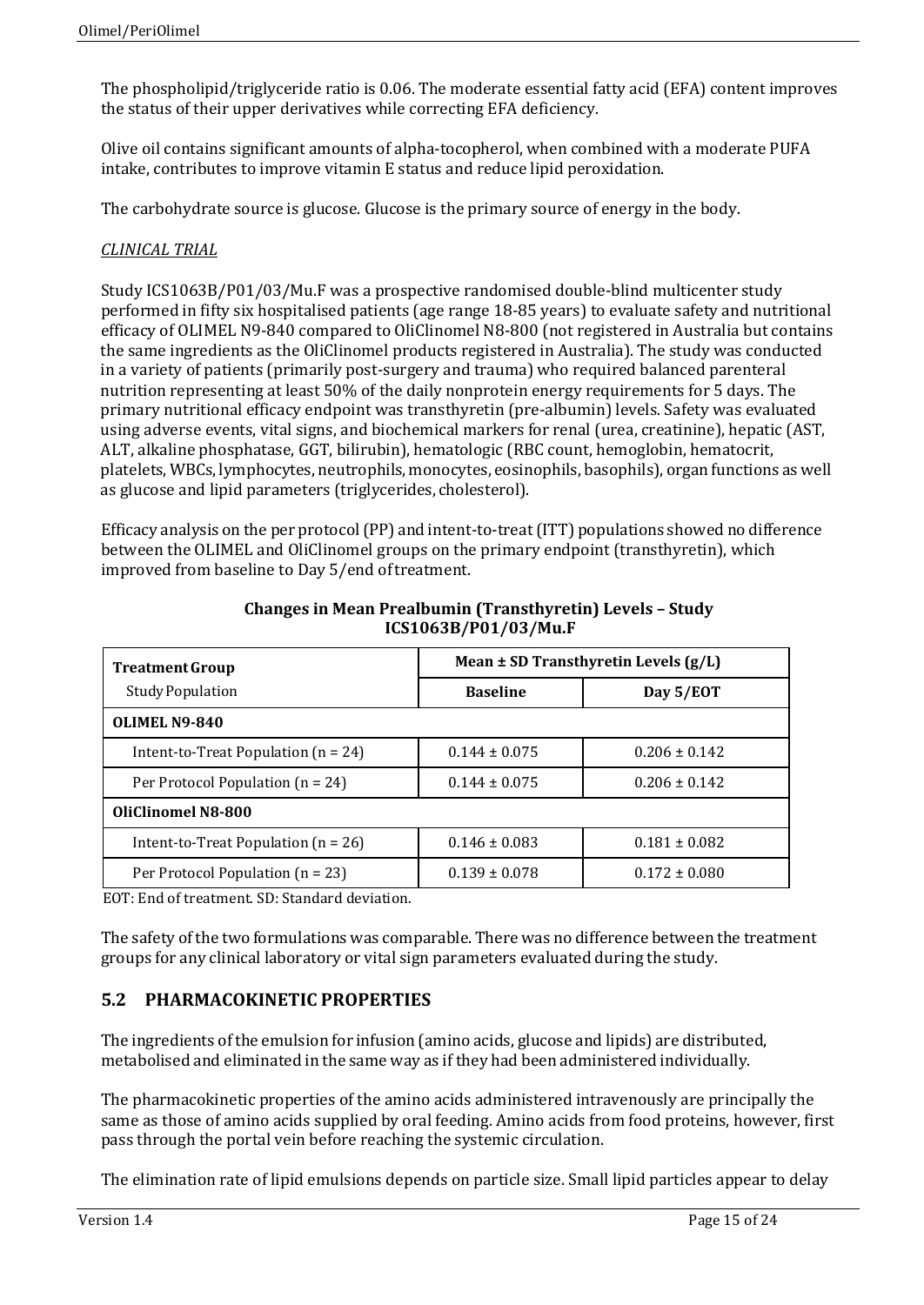clearance whereas they increase lipolysis by lipoprotein lipase. Most of the lipid particle sizes are in the range of chylomicrons (0.08-0.6 micrometers) with the mean diameter of less than 0.35 micrometers. However, it may contain a small fraction (up to 2.5%) of particles having a diameter of more than 0.75 micrometer.

# **5.3 PRECLINICAL SAFETY DATA**

## *Genotoxicity*

No genotoxicity studies have been conducted with OLIMEL/PeriOLIMEL.

## *Carcinogenicity*

No carcinogenicity studies have been conducted with OLIMEL/PeriOLIMEL.

## **6 PHARMACEUTICAL PARTICULARS**

## **6.1 LIST OF EXCIPIENTS**

OLIMEL/PeriOLIMEL contains the following excipients:

- Egg lecithin (purified eggphosphatide),
- Glycerol,
- Sodium oleate,
- Sodium hydroxide/Glacial acetic acid/Hydrochloric acid (for pH adjustment),and
- Water for injections.

## **6.2 INCOMPATIBILITIES**

Refer to *4.5 Interactions with other medicines and other forms of interactions.*

## **6.3 SHELF LIFE**

In Australia, information on the shelf life can be found on the public summary of the Australian Register of Therapeutic Goods (ARTG). The expiry date can be found on the packaging.

## **6.4 SPECIAL PRECAUTIONS FOR STORAGE**

### *Storage condition*

Store below 25°C. Do not freeze. Store in overpouch.

After reconstitution:

It is recommended that the productis used immediately after the non-permanent seals between the 3 compartments have been opened. However, the stability of the reconstituted emulsion has been demonstrated for 7 days (between 2°C and 8°C) followed by 48 hours at temperature not exceeding  $25^{\circ}$ C.

After addition of supplements (electrolytes, trace elements and vitamins; see *4.2 Dose and method of administration*).

For specific admixtures, chemical and physical in-use stability has been demonstrated for 7 days (between 2°C and 8°C) followed by 48 hours at temperature not exceeding 25°C.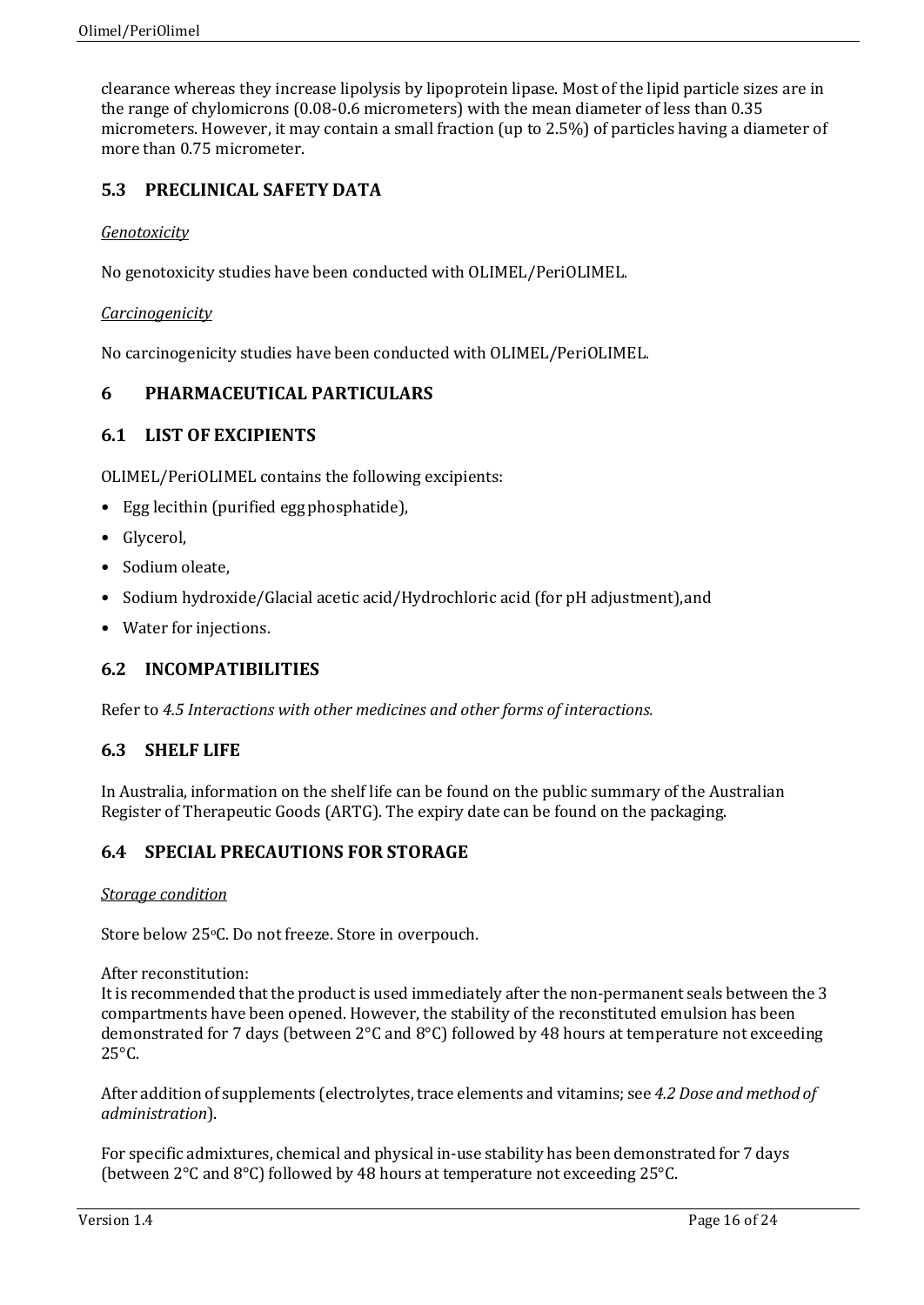From a microbiological point of view, any admixture should be used immediately. If not used immediately, in-use storage times and conditions, after mixing and prior to use, are the responsibility of the user and would normally not be longer than 24 hours at 2°C to 8°C.

# **6.5 NATURE AND CONTENTS OF CONTAINER**

The three-compartment bag is a multi-layer plastic bag. The inner (contact) layer of the bag is made of a blend of polyolefinic copolymers and is compatible with amino acid solutions, glucose solutions and lipid emulsions. Other layers are made of poly- ethylene vinyl acetate (EVA) and of copolyester.

The glucose compartment is fitted with an injection site to be used for addition of supplements. The amino acid compartment is fitted with an administration site for insertion of the spike of the infusion set.

The bag is packaged in an oxygen barrier overpouch which contains an oxygen absorber/oxygen indicator sachet.

| <b>Formulation</b>    |        |                   | <b>Bag size</b>   |                   |         |
|-----------------------|--------|-------------------|-------------------|-------------------|---------|
| PeriOLIMEL N4-600E    |        | $1000 \text{ mL}$ | 1500 mL           | 2000 mL           | 2500 mL |
| OLIMEL N5-860E        |        |                   | 1500 mL           | 2000 mL           | 2500 mL |
| OLIMEL N7-960         |        | $1000 \text{ mL}$ | 1500 mL           | 2000 mL           |         |
| OLIMEL N7-960E        |        | $1000 \text{ mL}$ | 1500 mL           | $2000 \text{ mL}$ |         |
| OLIMEL N9-840         |        | 1000 mL           | 1500 mL           | $2000 \text{ mL}$ |         |
| OLIMEL N9-840E        |        | 1000 mL           | $1500 \text{ mL}$ | $2000 \text{ mL}$ |         |
| <b>OLIMEL N12-640</b> | 650 mL | 1000 mL           | 1500 mL           | 2000 mL           |         |
| OLIMEL N12-640E       | 650 mL | 1000 mL           | 1500 mL           | 2000 mL           |         |

### *Pack sizes*

Note: Not all formulation and/or bag sizes may be marketed.

## **6.6 SPECIAL PRECAUTIONS FOR DISPOSAL**

In Australia, any unused medicine or waste material should be disposed of by taking to your local pharmacy.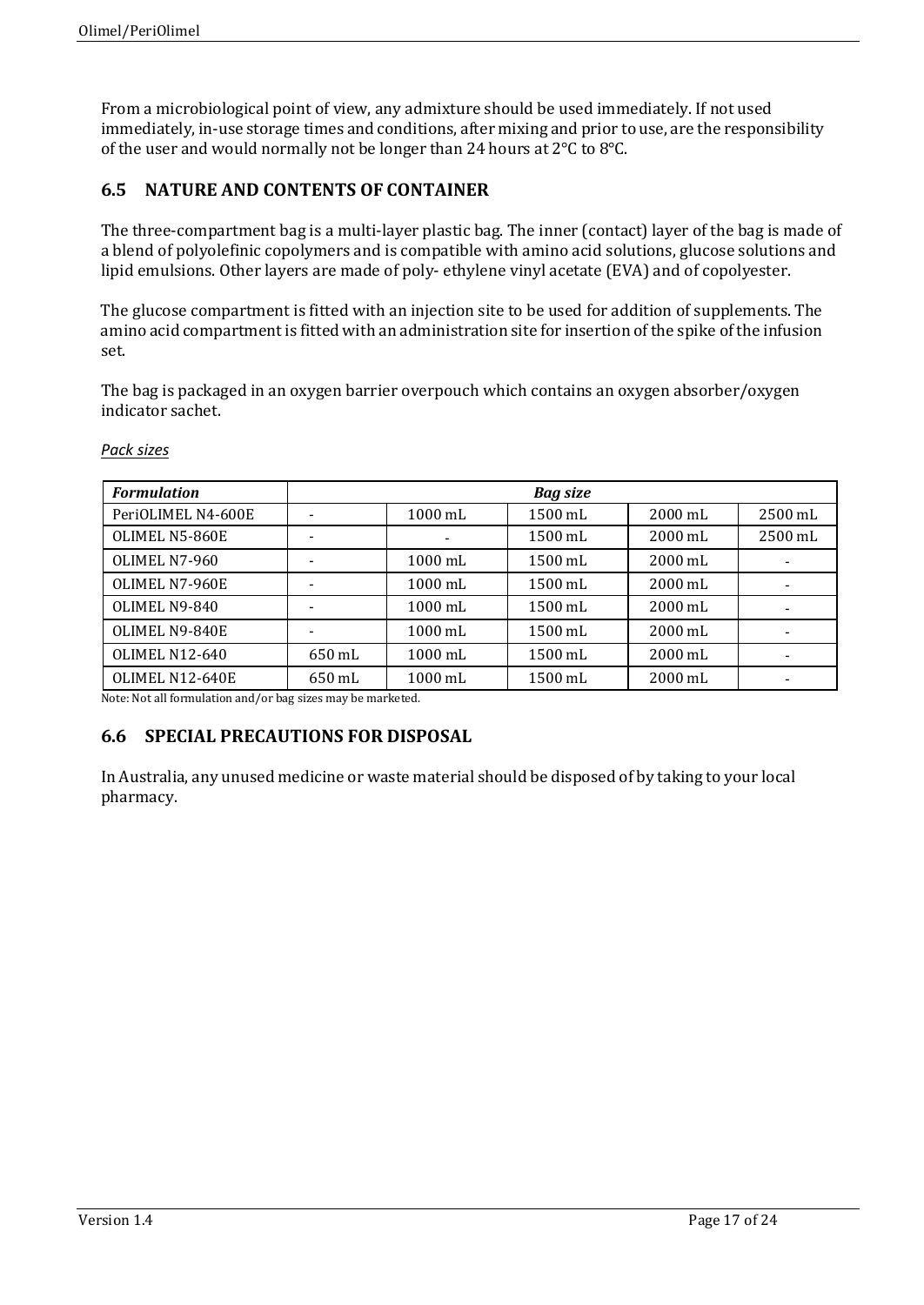# **6.7 PHYSIOCHEMICAL PROPERTIES**

| <b>Active substances</b>       | <b>Molecular Formula</b>                                   | <b>CAS Number</b> |
|--------------------------------|------------------------------------------------------------|-------------------|
| L-Alanine                      | C3H7N02                                                    | $56 - 41 - 7$     |
| L-Arginine                     | C6H14N4O2                                                  | 74-79-3           |
| L-Aspartic acid                | C <sub>4</sub> H <sub>7</sub> NO <sub>4</sub>              | 56-84-8           |
| L-Glutamic acid                | C5H9NO4                                                    | 56-86-0           |
| Glycine                        | C <sub>2</sub> H <sub>5</sub> NO <sub>2</sub>              | $56 - 40 - 6$     |
| L-Histidine                    | C6H9N302                                                   | $71 - 00 - 1$     |
| L-Isoleucine                   | C6H13NO2                                                   | $73 - 32 - 5$     |
| L-Leucine                      | C6H13N02                                                   | $61-90-5$         |
| L-Lysine acetate               | C6H14N2O2.C2H4O2                                           | 57282-49-2        |
| L-Methionine                   | C5H11N02S                                                  | 63-68-3           |
| L-Phenylalanine                | C9H11N02                                                   | 63-91-2           |
| L-Proline                      | C5H9N02                                                    | 147-85-3          |
| L-Serine                       | C3H7N03                                                    | $56 - 45 - 1$     |
| L-Threonine                    | C4H9N03                                                    | $72 - 19 - 5$     |
| L-Tryptophan                   | C11H12N2O2                                                 | $73 - 22 - 3$     |
| L-Tyrosine                     | C9H11N03                                                   | $60 - 18 - 4$     |
| L-Valine                       | C5H11NO2                                                   | 72-18-4           |
| Sodium acetate, trihydrate     | C2H3NaO2.3H2O                                              | 6131-90-4         |
| Sodium glycerophosphate        | C3H7Na2O6P·xH2O                                            | 1334-74-3         |
| hydrate                        | (degree of hydration: x=                                   | (anhydrous)       |
|                                | $4$ to $6$ )                                               |                   |
| Potassium chloride             | KCl                                                        | 7447-40-7         |
| Magnesium chloride,            | MgCl2.6H2O                                                 | 7791-18-6         |
| hexahydrate                    |                                                            |                   |
| Calcium chloride,<br>dihydrate | CaCl2.2H2O                                                 | 10035-04-8        |
|                                |                                                            | 5996-10-1         |
| Glucose monohydrate            | C6H12O6·H2O                                                |                   |
| Refined olive oil              | Complex mixture of<br>triglycerides; predominant fatty     | 8001-25-0         |
|                                | acids in olive oil are oleic,                              |                   |
|                                | palmitic and linoleic.                                     |                   |
| Refined soya oil               | Complex mixture of                                         | 8001-22-7         |
|                                | triglycerides; predominant fatty                           |                   |
|                                | acids in soya oil are linoleic,<br>palmitic and linolenic. |                   |
|                                |                                                            |                   |
|                                |                                                            |                   |

# **Molecular formula and CAS registry number of the active substances**

# **7 MEDICINE SCHEDULE (POISONS STANDARD)**

Not scheduled.

# **8 SPONSOR**

Baxter Healthcare Pty Ltd 1 Baxter Drive Old Toongabbie NSW 2146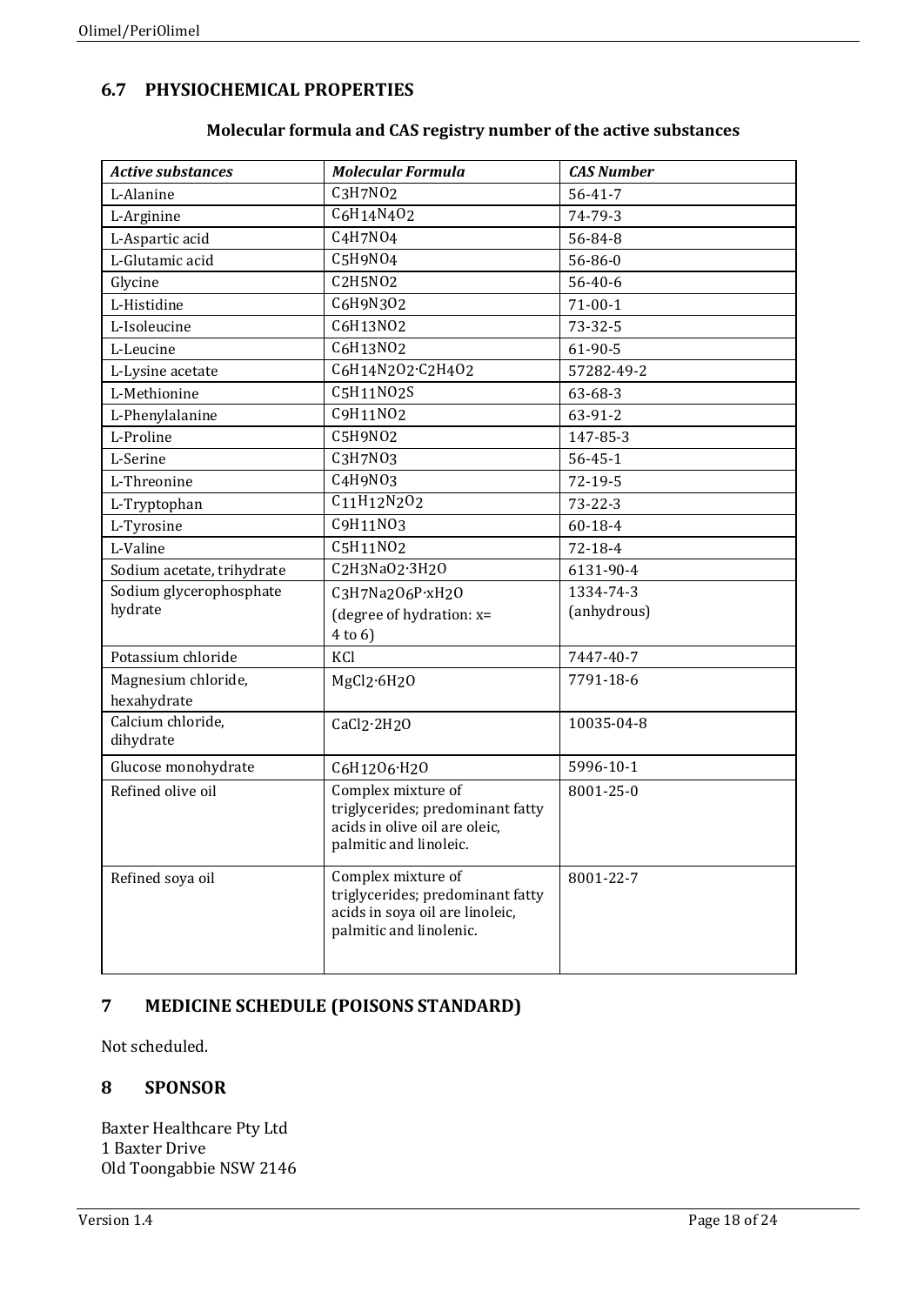# **9 DATE OF FIRST APPROVAL**

9 August 2013 – AUST R 197417, 197418, 197421, 197420, 197416, 197419

1 July 2019 – AUST R 303755 and AUST R 303864

## **10 DATE OF REVISION**

23 October 2019

## *SUMMARY TABLE OF CHANGES*

| <b>Section changed</b> | <b>Summary of new information</b>                                        |
|------------------------|--------------------------------------------------------------------------|
| All                    | PI Format change and included information<br>on Olimel N12-640/N12-640E. |
| Section 4.2 & 4.8      | <b>Safety Related Changes</b>                                            |

*Baxter, OLIMEL and PERIOLIMEL are trademarks of Baxter International Inc.*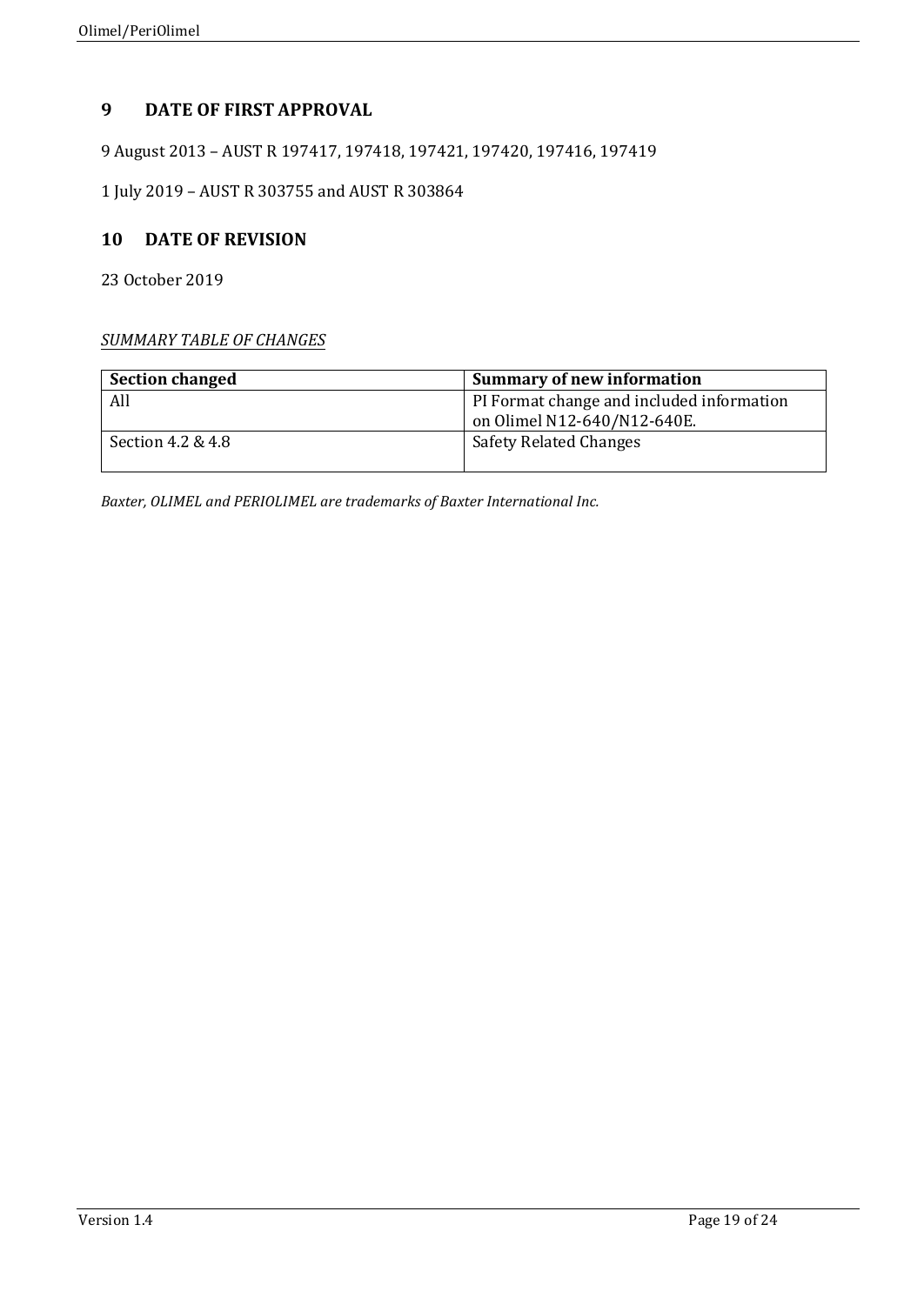# **APPENDIX 1**

| <b>Composition per Litre of Reconstituted Emulsion</b>   |                        |                                   |                           |                              |                                  |                                 |                            |                         |
|----------------------------------------------------------|------------------------|-----------------------------------|---------------------------|------------------------------|----------------------------------|---------------------------------|----------------------------|-------------------------|
| <b>Active substances</b>                                 | PeriOLIMEL N4-<br>600E | <b>OLIMEL N5-</b><br><b>860E</b>  | <b>OLIMEL N7-</b><br>960E | <b>OLIMEL N7-</b><br>960     | <b>OLIMEL N9-</b><br><b>840E</b> | <b>OLIMEL N9-</b><br>840        | <b>OLIMEL N12-</b><br>640E | OLIMEL N12-<br>640      |
| Refined olive oil + refined<br>soya oil*                 | 30.00 <sub>g</sub>     | 40.00 g                           | 40.00 g                   | 40.00 g                      | 40.00 g                          | 40.00 g                         | 35.00 g                    | 35.00g                  |
| L-Alanine                                                | $3.66\$ g              | 4.76 g                            | $6.41$ g                  | $6.41\,\mathrm{g}$           | 8.24 <sub>g</sub>                | 8.24 <sub>g</sub>               | 10.99 g                    | 10.99 g                 |
| L-Arginine                                               | 2.48 <sub>g</sub>      | 3.22 g                            | 4.34 <sub>g</sub>         | 4.34g                        | 5.58 <sub>g</sub>                | 5.58g                           | 7.44 g                     | 7.44 g                  |
| L-Aspartic acid                                          | $0.73$ g               | $0.95$ g                          | 1.28 g                    | 1.28 <sub>g</sub>            | $1.65$ g                         | $1.65$ g                        | 2.20 g                     | 2.20 g                  |
| L-Glutamic acid                                          | 1.26 g                 | 1.64g                             | 2.21 <sub>g</sub>         | 2.21 <sub>g</sub>            | 2.84 <sub>g</sub>                | 2.84 <sub>g</sub>               | 3.79 <sub>g</sub>          | 3.79g                   |
| Glycine                                                  | 1.76g                  | 2.28 <sub>g</sub>                 | 3.07 <sub>g</sub>         | 3.07 <sub>g</sub>            | 3.95 <sub>g</sub>                | 3.95g                           | $5.26$ g                   | 5.26g                   |
| L-Histidine                                              | 1.51 <sub>g</sub>      | 1.96 <sub>g</sub>                 | $2.64$ g                  | 2.64 <sub>g</sub>            | 3.40 <sub>g</sub>                | 3.40 <sub>g</sub>               | $4.53$ g                   | $4.53$ g                |
| L-Isoleucine                                             | 1.26 <sub>g</sub>      | 1.64 <sub>g</sub>                 | 2.21 g                    | $2.21\,\mathrm{g}$           | 2.84 <sub>g</sub>                | 2.84g                           | 3.79 <sub>g</sub>          | 3.79 <sub>g</sub>       |
| L-Leucine                                                | 1.76g                  | 2.28 <sub>g</sub>                 | 3.07 <sub>g</sub>         | 3.07 <sub>g</sub>            | 3.95 <sub>g</sub>                | 3.95g                           | 5.26 g                     | $5.26$ g                |
| L-Lysine acetate (equivalent to<br>Lysine)               | $2.81$ g $(1.99$ g)    | $3.65$ g $(2.59$ g)               | 4.88 g (3.48 g)           | $4.88$ g $(3.48$ g)          | $6.32$ g $(4.48$ g)              | 6.32 g $(4.48 g)$               | 8.43 (5.97 g)              | 8.43 g (5.97 g)         |
| L-Methionine                                             | 1.26 g                 | $1.64\$ g                         | 2.21 g                    | 2.21 g                       | 2.84 <sub>g</sub>                | 2.84 g                          | 3.79 g                     | 3.79g                   |
| L-Phenylalanine                                          | 1.76g                  | 2.28g                             | 3.07 g                    | 3.07 <sub>g</sub>            | 3.95 <sub>g</sub>                | 3.95 g                          | 5.26 g                     | $5.26$ g                |
| L-Proline                                                | 1.51 <sub>g</sub>      | 1.96g                             | $2.64\$                   | $2.64\$                      | 3.40 <sub>g</sub>                | 3.40 <sub>g</sub>               | 4.53 g                     | 4.53 g                  |
| L-Serine                                                 | 1.00 <sub>g</sub>      | 1.30 <sub>g</sub>                 | $1.75$ g                  | 1.75 <sub>g</sub>            | 2.25 <sub>g</sub>                | 2.25g                           | 3.00 <sub>g</sub>          | 3.00 <sub>g</sub>       |
| L-Threonine                                              | 1.26 <sub>g</sub>      | 1.64 <sub>g</sub>                 | 2.21 g                    | $2.21\$                      | 2.84 <sub>g</sub>                | 2.84 <sub>g</sub>               | 3.79 <sub>g</sub>          | 3.79 <sub>g</sub>       |
| L-Tryptophan                                             | $0.42$ g               | $0.55$ g                          | $0.74$ g                  | $0.74$ g                     | $0.95$ g                         | 0.95 <sub>g</sub>               | 1.26 <sub>g</sub>          | 1.26 <sub>g</sub>       |
| L-Tyrosine                                               | 0.06 g                 | 0.08 <sub>g</sub>                 | $0.11\$                   | $0.11\$                      | $0.15$ g                         | $0.15$ g                        | 0.20 g                     | 0.20 g                  |
| L-Valine                                                 | 1.62 <sub>g</sub>      | 2.10 <sub>g</sub>                 | 2.83 <sub>g</sub>         | 2.83 <sub>g</sub>            | 3.64 <sub>g</sub>                | 3.64 <sub>g</sub>               | 4.86 <sub>g</sub>          | 4.86g                   |
| Sodium acetate, trihydrate                               | 1.16 <sub>g</sub>      | 1.50 <sub>g</sub>                 | 1.50 <sub>g</sub>         | $\mathbf{u}$                 | 1.50 <sub>g</sub>                | $\overline{\phantom{a}}$        | 1.5 <sub>g</sub>           | $\mathbb{L} \mathbb{L}$ |
| Sodium glycerophosphate hydrate                          | 1.91 <sub>g</sub>      | $3.67$ g                          | 3.67 <sub>g</sub>         | $\sim$ $\sim$                | 3.67 <sub>g</sub>                | $\overline{\phantom{a}}$        | 3.67 <sub>g</sub>          | $\sim$ $\sim$           |
| Potassium chloride                                       | 1.19 <sub>g</sub>      | 2.24g                             | 2.24 <sub>g</sub>         | $\sim$ $\sim$                | 2.24 <sub>g</sub>                | $\sim$ $\sim$                   | 2.24g                      | $\sim$ $\sim$           |
| Magnesium chloride,<br>hexahydrate                       | $0.45$ g               | 0.81 <sub>g</sub>                 | 0.81 <sub>g</sub>         | $\mathbf{u}$                 | 0.81 <sub>g</sub>                | $\overline{\phantom{a}}$        | 0.81 <sub>g</sub>          | $\mathbf{u}$            |
| Calcium chloride, dihydrate                              | 0.30 g                 | $0.52$ g                          | $0.52$ g                  | $\mathbf{u}$                 | $0.52$ g                         | $\overline{\phantom{a}}$        | $0.52$ g                   | $\sim$ $\sim$           |
| Glucose monohydrate<br>(equivalent to Anhydrous Glucose) | 82.50g<br>(75.00 g)    | $\overline{126.5}$ g<br>(115.0 g) | 154.0 g (140 g)           | $\overline{154.0}$ g (140 g) | 121.0 g (110.0 g)                | 121.0 <sub>g</sub><br>(110.0 g) | 80.7g<br>(73.3 g)          | 80.7g<br>(73.3 g)       |

\*Mixture of refined olive oil (approximately 80%) and refined soya oil (approximately 20%), corresponding to a ratio essential fatty acids / total fatty acids of 20%. The soya oil ingredient may contain<br>*ascorbyl palmitat*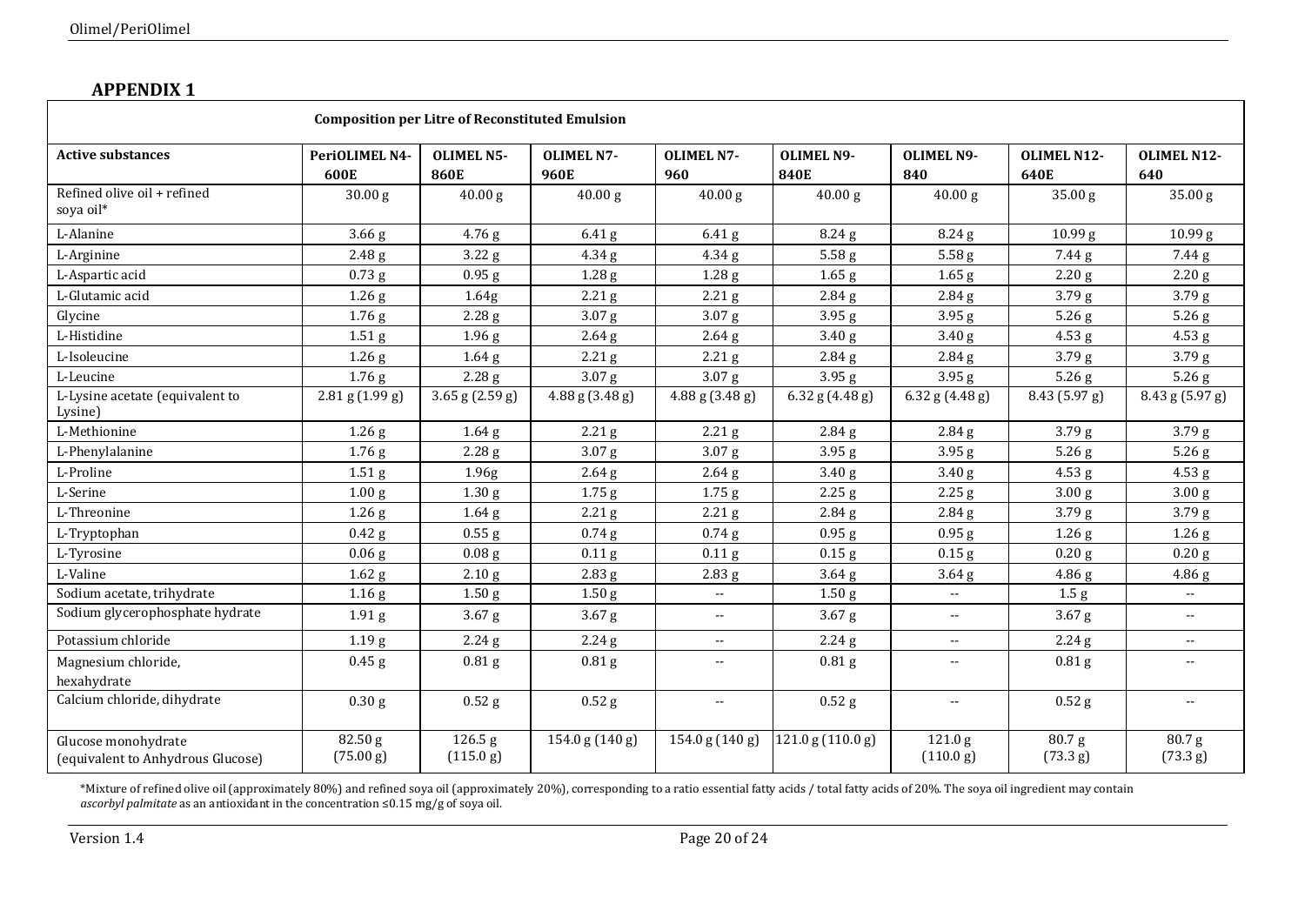After the contents of the three compartments have been mixed, the 3-in-1 admixture for each of the bag presentations provides the following:

# **For PeriOLIMEL N4-600E**

|                                       | 1000 mL                | 1500 mL               | 2000 mL           | 2500 mL                 |
|---------------------------------------|------------------------|-----------------------|-------------------|-------------------------|
| Nitrogen                              | 4.0 g                  | $\overline{6.0}$ g    | 8.0 <sub>g</sub>  | 10.0 <sub>g</sub>       |
| Amino acids                           | 25.3 g                 | 38.0 <sub>g</sub>     | 50.6 <sub>g</sub> | 63.3 g                  |
| Glucose monohydrate                   | 82.5 <sub>g</sub>      | $\sqrt{123.75}$ g     | 165.0 g           | $\sqrt{206.25}$ g       |
| Lipids                                | 30 <sub>g</sub>        | 45 g                  | 60 g              | 75 g                    |
| Energy:                               |                        |                       |                   |                         |
| Total calories approx.                | 700 kcal               | 1050 kcal             | 1400 kcal         | 1750 kcal               |
| Non-protein calories approx.          | 600 kcal               | 900 kcal              | 1200 kcal         | 1500 kcal               |
| Glucose calories                      | $\overline{300}$ kcal  | 450 kcal              | 600 kcal          | 750 kcal                |
| Lipid calories <sup>(1)</sup>         | 300 kcal               | 450 kcal              | 600 kcal          | 750 kcal                |
| Non-protein calories / nitrogen ratio | $150$ kcal/g           | $150$ kcal/g          | $150$ kcal/g      | $150$ kcal/g            |
| Glucose / lipid calories ratio        | 50/50                  | 50/50                 | 50/50             | 50/50                   |
| Lipid / total calories                | 43 %                   | 43 %                  | 43 %              | 43 %                    |
| Electrolytes:                         |                        |                       |                   |                         |
| Sodium                                | $21.0$ mmol            | 31.5 mmol             | 42.0 mmol         | 52.5 mmol               |
| Potassium                             | $\overline{16.0}$ mmol | 24.0 mmol             | 32.0 mmol         | $\overline{40.0}$ mmol  |
| Magnesium                             | 2.2 mmol               | $\overline{3.3}$ mmol | 4.4 mmol          | 5.5 mmol                |
| Calcium                               | 2.0 mmol               | 3.0 mmol              | 4.0 mmol          | 5.0 mmol                |
| Phosphate <sup>(2)</sup>              | 8.5 mmol               | 12.7 mmol             | 17.0 mmol         | 21.2 mmol               |
| Acetate                               | 27 mmol                | 41 mmol               | 55 mmol           | 69 mmol                 |
| Chloride                              | 24 mmol                | $\overline{37}$ mmol  | 49 mmol           | 61 mmol                 |
| pH                                    | 6.4                    | 6.4                   | 6.4               | 6.4                     |
| Osmolarity                            | 760 m0sm/L             | 760 m0sm/L            | 760 m0sm/L        | $\overline{760}$ mOsm/L |

 $(1)$  Include calories from egg lecithin (purified egg phosphatide)

 $^{(2)}$  Includes phosphate from lipid emulsion (egg phospholipids)

## **For OLIMEL N5-860E**

|                                        | 1500 mL                                | 2000 mL                          | 2500 mL                          |
|----------------------------------------|----------------------------------------|----------------------------------|----------------------------------|
| Nitrogen                               | 7.8 g                                  | 10.4 <sub>g</sub>                | 13.0 <sub>g</sub>                |
| Amino acids                            | 49.4 g                                 | 65.8 <sub>g</sub>                | 82.3 g                           |
| Glucose monohydrate                    | 189.75 g                               | 253.0 g                          | 316.25 g                         |
| Lipids                                 | 60 g                                   | 80 g                             | 100 <sub>g</sub>                 |
| <b>Energy:</b>                         |                                        |                                  |                                  |
| <b>Total calories</b>                  | 1490 kcal                              | 1980 kcal                        | 2480 kcal                        |
| Non-protein calories                   | 1290 kcal                              | 1720 kcal                        | 2150 kcal                        |
| Glucose calories                       | 690 kcal                               | 920 kcal                         | 1150 kcal                        |
| Lipid calories (approx) <sup>(1)</sup> | 600 kcal                               | 800 kcal                         | 1000 kcal                        |
| Non-protein calories / nitrogen ratio  | $165$ kcal/g                           | $\overline{165}$ kcal/g          | $165$ kcal/g                     |
| Glucose / lipid calories ratio         | 53/47                                  | 53/47                            | 53/47                            |
| Lipid / total calories                 | 47 %                                   | 47 %                             | 47 %                             |
| Electrolytes:                          |                                        |                                  |                                  |
| Sodium                                 | 52.5 mmol                              | 70.0 mmol                        | 87.5 mmol                        |
| Potassium                              | 45.0 mmol                              | $60.0$ mmol                      | 75.0 mmol                        |
| Magnesium                              | 6.0 mmol                               | 8.0 mmol                         | 10.0 mmol                        |
| Calcium                                | $5.3$ mmol                             | 7.0 mmol                         | 8.8 mmol                         |
| Phosphate <sup>(2)</sup>               | 22.5 mmol                              | 30.0 mmol                        | 37.5 mmol                        |
| Acetate                                | 55 mmol                                | 73 mmol                          | 91 mmol                          |
| Chloride                               | 68 mmol                                | 90 mmol                          | 113 mmol                         |
| pH                                     | 6.4                                    | 6.4                              | 6.4                              |
| Osmolarity                             | $\overline{1120}$ m $\overline{Osm/L}$ | $\overline{11}20 \text{ mOsm/L}$ | $\overline{11}20 \text{ mOsm/L}$ |

(1) Include calories from egg lecithin (purified egg phosphatide)

 $(2)$  Includes phosphate from lipid emulsion (egg phospholipids)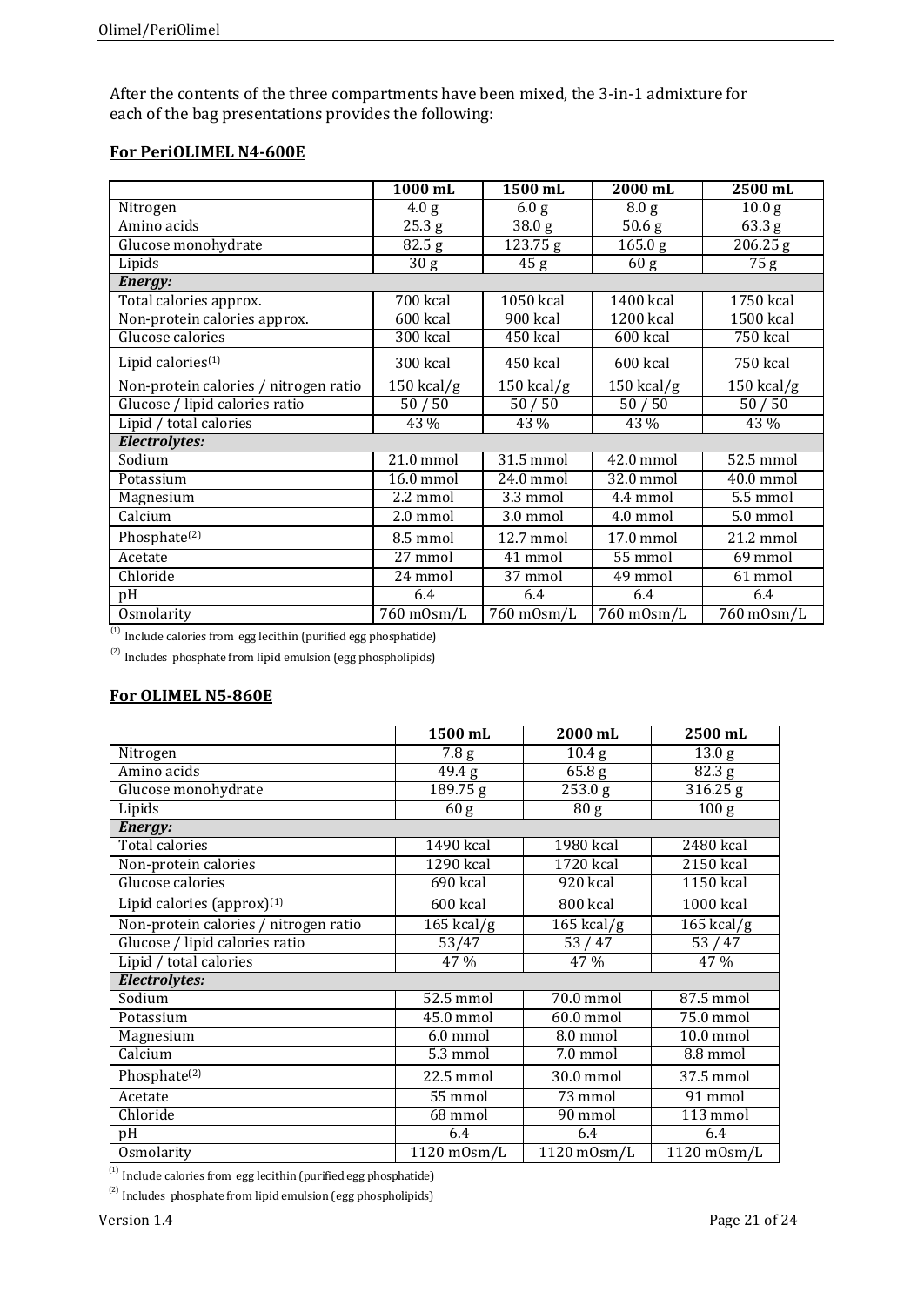## **For OLIMEL N7-960**

|                                       | 1000 mL               | 1500 mL              | 2000 mL               |
|---------------------------------------|-----------------------|----------------------|-----------------------|
| Nitrogen                              | 7.0 g                 | 10.5 <sub>g</sub>    | 14.0 <sub>g</sub>     |
| Amino acids                           | $\overline{4}$ 4.3 g  | $\overline{6}$ 6.4 g | 88.6 g                |
| Glucose monohydrate                   | 154.0 g               | 231.0 g              | 308.0 g               |
| Lipids                                | 40 g                  | 60 g                 | 80 <sub>g</sub>       |
| Energy:                               |                       |                      |                       |
| Total calories                        | 1140 kcal             | 1710 kcal            | 2270 kcal             |
| Non-protein calories                  | 960 kcal              | 1440 kcal            | 1920 kcal             |
| Glucose calories                      | 560 kcal              | 840 kcal             | 1120 kcal             |
| Lipid calories <sup>(1)</sup>         | 400 kcal              | 600 kcal             | 800 kcal              |
| Non-protein calories / nitrogen ratio | $137$ kcal/g          | $137$ kcal/g         | $137$ kcal/g          |
| Glucose / lipid calories ratio        | 58/42                 | 58/42                | 58/42                 |
| Lipid / total calories                | 35 %                  | 35 %                 | 35 %                  |
| Electrolytes:                         |                       |                      |                       |
| Phosphate <sup>(2)</sup>              | 3.0 mmol              | 4.5 mmol             | 6.0 mmol              |
| Acetate                               | 31 mmol               | 46 mmol              | 62 mmol               |
| pH                                    | 6.4                   | 6.4                  | 6.4                   |
| <b>Osmolarity</b>                     | $1220 \text{ mOsm/L}$ | $1220$ m $0$ sm/L    | $1220 \text{ mOsm/L}$ |

(1) Include calories fromegg lecithin(purifiedegg phosphatide)

(2) Includes phosphate from lipid emulsion(egg phospholipids)

## **For OLIMEL N7-960E**

|                                       | 1000 mL                          | 1500 mL             | 2000 mL           |
|---------------------------------------|----------------------------------|---------------------|-------------------|
| Nitrogen                              | 7.0 g                            | $\overline{10.5}$ g | 14.0 <sub>g</sub> |
| Amino acids                           | $\overline{44.3}$ g              | 66.4 g              | 88.6 g            |
| Glucose monohydrate                   | 154.0 g                          | 231.0 g             | 308.0 g           |
| Lipids                                | 40 <sub>g</sub>                  | 60 g                | 80 g              |
| Energy:                               |                                  |                     |                   |
| Total calories                        | 1140 kcal                        | 1710 kcal           | 2270 kcal         |
| Non-protein calories                  | 960 kcal                         | 1440 kcal           | 1920 kcal         |
| Glucose calories                      | 560 kcal                         | 840 kcal            | 1120 kcal         |
| Lipid calories $(1)$                  | 400 kcal                         | 600 kcal            | 800 kcal          |
| Non-protein calories / nitrogen ratio | $\overline{137 \text{ kcal}}$ /g | $137$ kcal/g        | $137$ kcal/g      |
| Glucose / lipid calories ratio        | 58/42                            | 58/42               | 58/42             |
| Lipid / total calories                | 35 %                             | $\overline{35}$ %   | 35 %              |
| Electrolytes:                         |                                  |                     |                   |
| Sodium                                | 35.0 mmol                        | 52.5 mmol           | 70.0 mmol         |
| Potassium                             | 30.0 mmol                        | 45.0 mmol           | 60.0 mmol         |
| Magnesium                             | 4.0 mmol                         | 6.0 mmol            | 8.0 mmol          |
| Calcium                               | 3.5 mmol                         | 5.3 mmol            | 7.0 mmol          |
| Phosphate <sup>(2)</sup>              | 15.0 mmol                        | 22.5 mmol           | 30.0 mmol         |
| Acetate                               | 45 mmol                          | 67 mmol             | 89 mmol           |
| Chloride                              | 45 mmol                          | 68 mmol             | 90 mmol           |
| pH                                    | 6.4                              | 6.4                 | 6.4               |
| Osmolarity                            | 1360 m0sm/L                      | 1360 m0sm/L         | 1360 m0sm/L       |

 $^{(1)}$  Include calories from egg lecithin (purified egg phosphatide)

(2) Includes phosphate from lipid emulsion(egg phospholipids)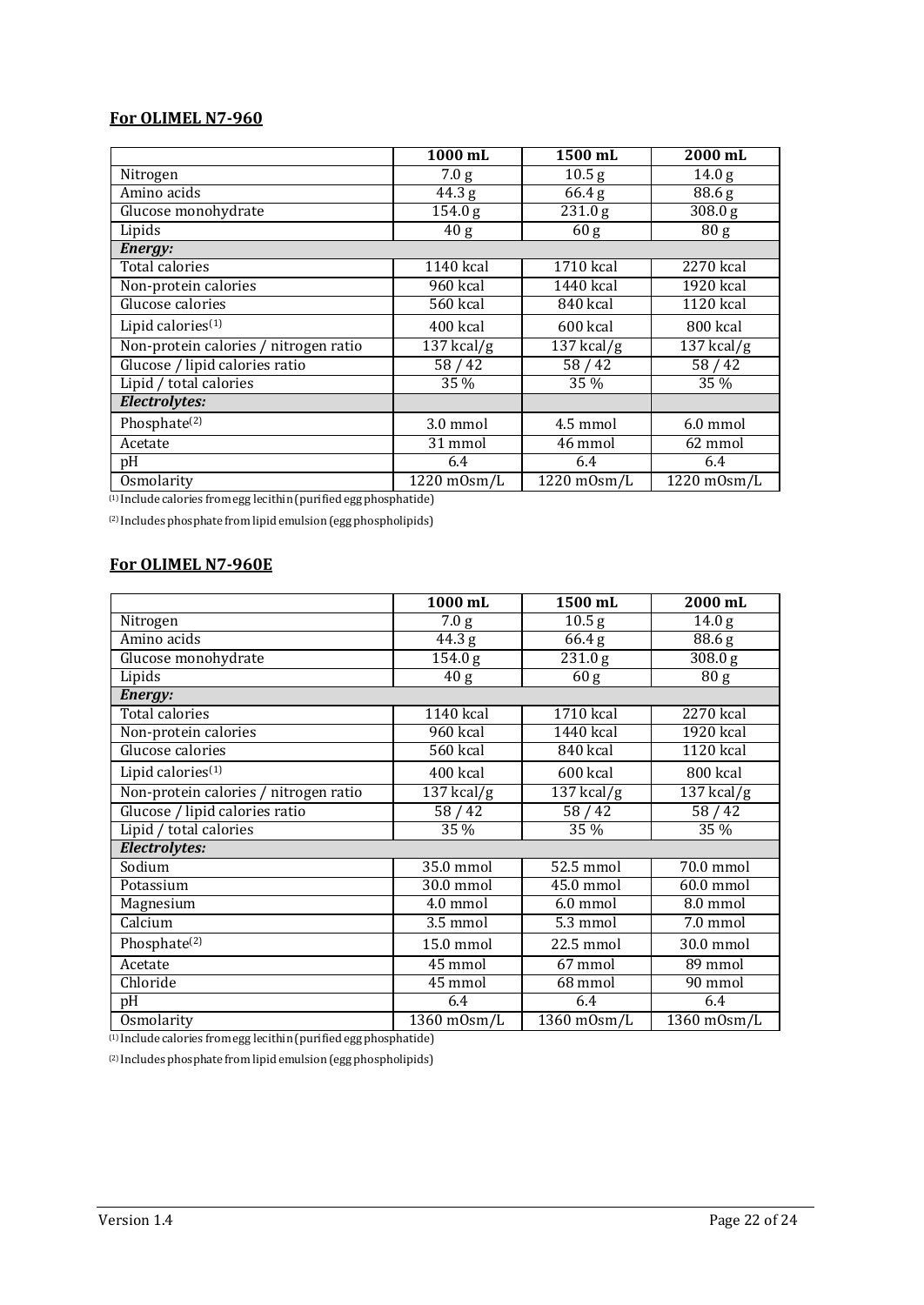## **For OLIMEL N9-840**

|                                       | 1000 mL             | 1500 mL              | 2000 mL                  |
|---------------------------------------|---------------------|----------------------|--------------------------|
| Nitrogen                              | 9.0 g               | 13.5 <sub>g</sub>    | 18.0 <sub>g</sub>        |
| Amino acids                           | $\overline{5}6.9$ g | $\overline{8}$ 5.4 g | $\overline{1}$ 13.9 g    |
| Glucose monohydrate                   | 121.0 g             | 181.5 g              | 242.0 g                  |
| Lipids                                | 40 g                | 60 g                 | 80 g                     |
| Energy:                               |                     |                      |                          |
| <b>Total calories</b>                 | 1070 kcal           | 1600 kcal            | 2140 kcal                |
| Non-protein calories                  | 840 kcal            | 1260 kcal            | 1680 kcal                |
| Glucose calories                      | 440 kcal            | 660 kcal             | 880 kcal                 |
| Lipid calories <sup>(1)</sup>         | 400 kcal            | 600 kcal             | 800 kcal                 |
| Non-protein calories / nitrogen ratio | 93 kcal/g           | 93 kcal/g            | 93 kcal/g                |
| Glucose / lipid calories ratio        | 52/48               | 52/48                | 52/48                    |
| Lipid / total calories                | 37 %                | 37 %                 | 37 %                     |
| Electrolytes:                         |                     |                      |                          |
| Phosphate <sup>(2)</sup>              | 3.0 mmol            | 4.5 mmol             | $6.0 \text{ mmol}$       |
| Acetate                               | 40 mmol             | 60 mmol              | 80 mmol                  |
| pH                                    | 6.4                 | 6.4                  | 6.4                      |
| Osmolarity                            | 1170 m0sm/L         | $1170$ m $0$ sm $/L$ | $\overline{1170}$ mOsm/L |

(1) Include calories fromegg lecithin(purifiedegg phosphatide)

(2) Includes phosphate from lipid emulsion(egg phospholipids)

## **For OLIMEL N9-840E**

|                                       | 1000 mL                | 1500 mL                  | 2000 mL                          |
|---------------------------------------|------------------------|--------------------------|----------------------------------|
| Nitrogen                              | 9.0 g                  | 13.5 <sub>g</sub>        | 18.0 <sub>g</sub>                |
| Amino acids                           | 56.9 <sub>g</sub>      | 85.4 g                   | $\overline{1}$ 13.9 g            |
| Glucose monohydrate                   | 121.0 g                | 181.5 g                  | 242.0 g                          |
| Lipids                                | 40 g                   | 60 <sub>g</sub>          | 80 <sub>g</sub>                  |
| Energy:                               |                        |                          |                                  |
| Total calories                        | 1070 kcal              | 1600 kcal                | 2140 kcal                        |
| Non-protein calories                  | 840 kcal               | 1260 kcal                | 1680 kcal                        |
| Glucose calories                      | 440 kcal               | 660 kcal                 | 880 kcal                         |
| Lipid calories $(1)$                  | 400 kcal               | 600 kcal                 | 800 kcal                         |
| Non-protein calories / nitrogen ratio | $\overline{93}$ kcal/g | 93 kcal/g                | 93 kcal/g                        |
| Glucose / lipid calories ratio        | 52/48                  | 52/48                    | 52/48                            |
| Lipid / total calories                | 37 %                   | 37 %                     | 37 %                             |
| Electrolytes:                         |                        |                          |                                  |
| Sodium                                | 35.0 mmol              | 52.5 mmol                | 70.0 mmol                        |
| Potassium                             | 30.0 mmol              | 45.0 mmol                | 60.0 mmol                        |
| Magnesium                             | 4.0 mmol               | 6.0 mmol                 | 8.0 mmol                         |
| Calcium                               | 3.5 mmol               | 5.3 mmol                 | $\overline{7.0}$ mmol            |
| Phosphate <sup>(2)</sup>              | 15.0 mmol              | 22.5 mmol                | 30.0 mmol                        |
| Acetate                               | 54 mmol                | $80$ mmol                | $107$ mmol                       |
| Chloride                              | 45 mmol                | 68 mmol                  | $\overline{90}$ mmol             |
| pH                                    | 6.4                    | 6.4                      | 6.4                              |
| Osmolarity                            | 1310 m0sm/L            | $\overline{1310}$ mOsm/L | $\overline{13}10 \text{ mOsm/L}$ |

(1) Include calories fromegg lecithin(purifiedegg phosphatide)

 $\,^{\rm (2)}$  Includes phosphate from lipid emulsion (egg phospholipids)